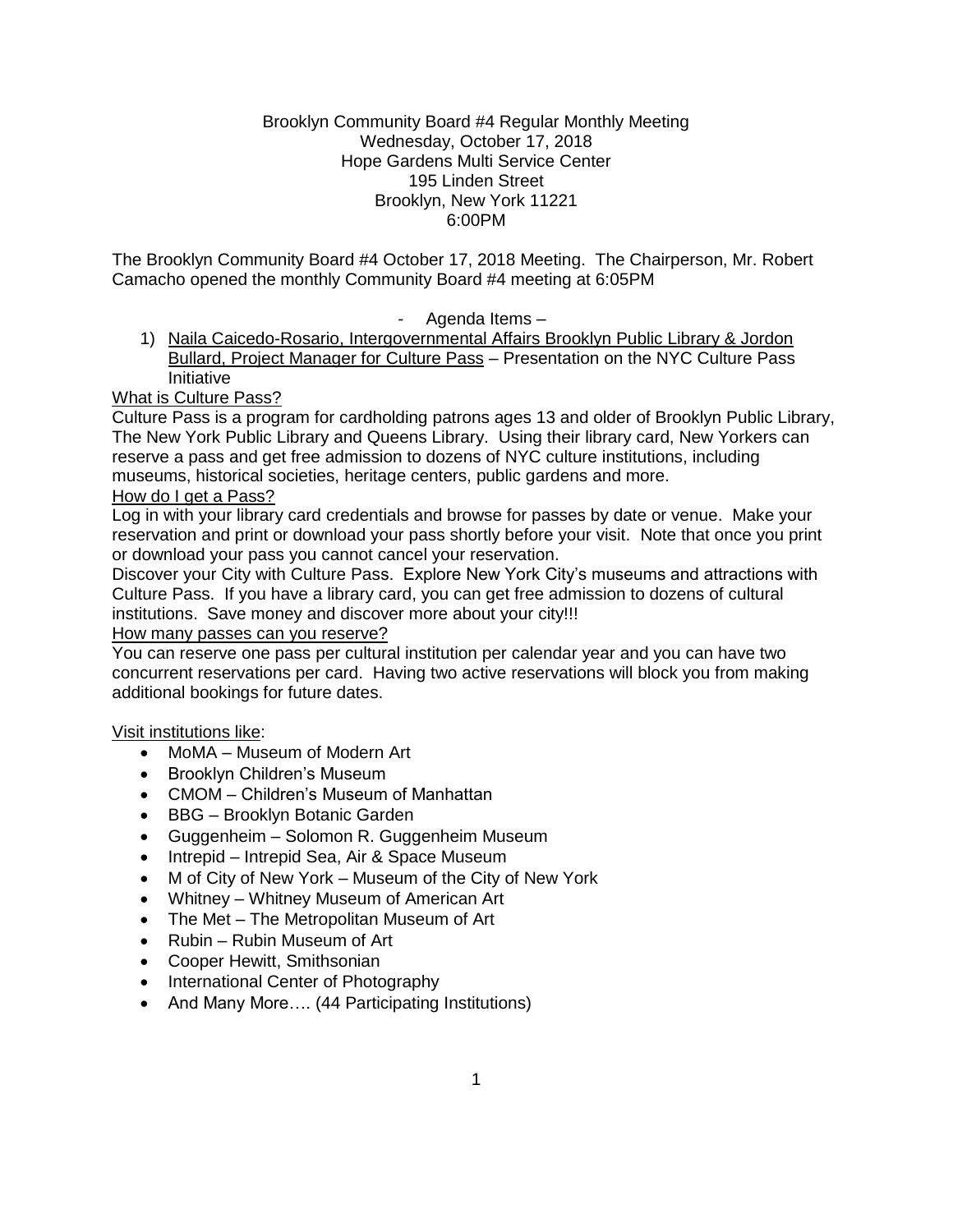Noteworthy News:

- In September and October Culture Pass ads were displayed prominently at LinkNYC kiosks and bus shelters in underserved neighborhoods city wide.
- Each library will be working on targeted email campaigns to encourage participation in underserved neighborhoods that have been prioritized by participating culture institutions.
- This fall Queens, Brooklyn, and New York Public Libraries will roll out curated book lists relevant to Culture Pass for libraries serving targeted neighborhoods.
- All three library systems experienced an immediate increase in the creation of new library cards in July 2018.
- A) New York Public Library received 48,000 new card registrations compared to 21,000 in July 2017
- B) Brooklyn Public Library received 15,848 new card registrations compared to 9,000 in July 2017.
- C) Queens Library received 10,486 new card registrations compared to 9,439 in July 2017.
- 2) Alex Kipp, Director of Education and Engagement, Conflicts of Interest Board Presenting on Conflicts of Interest. This brief presentation will cover conflict of interest issues as covered under Chapter 68 of the New York City Charter as it applies to community Board Members.

What Every Board Member Should Know:

It is expected that community board members will have associations and outside interest that could affect their views on matters to be considered by their Boards. However, as an unpaid servant, all community board members (but not the "Public Members" of the community board committees) are governed by the City's Conflicts of Interest law. (City Charter Chapter 68). The Law's purpose is to ensure that public servants do not use or appear to use their public positions to benefit their private interests or those of their families and associates. This memorandum, prepared by the Mayor's Community Assistance Unit in cooperation with the Conflicts of Interest Board, is designed to familiarize all Community Board Members with the conflicts of interest restrictions concerning when they may discuss and vote on matters in which they may have an interest, or otherwise participate in the review of such matters.

The Board can enforce the requirement of Chapter 68, after conducting a hearing and determining that a violation occurred, and impose civil fines or other penalties. A violation of Chapter 68 is also a misdemeanor which can be prosecuted by the District Attorney.

If you have any questions regarding any of the previsions, opinions and procedures, or need advice about possible conflicts, you can call or write to: Conflicts of Interest Board 2 Lafayette Street, Suite 1010 New York, NY 10007 212-442-1400 <http://nyc.gov/ethics>

Public hearing item was closed.

Chairperson Mr. Robert Camacho asked the District Manager, Ms. Celestina Leon to call the first roll call.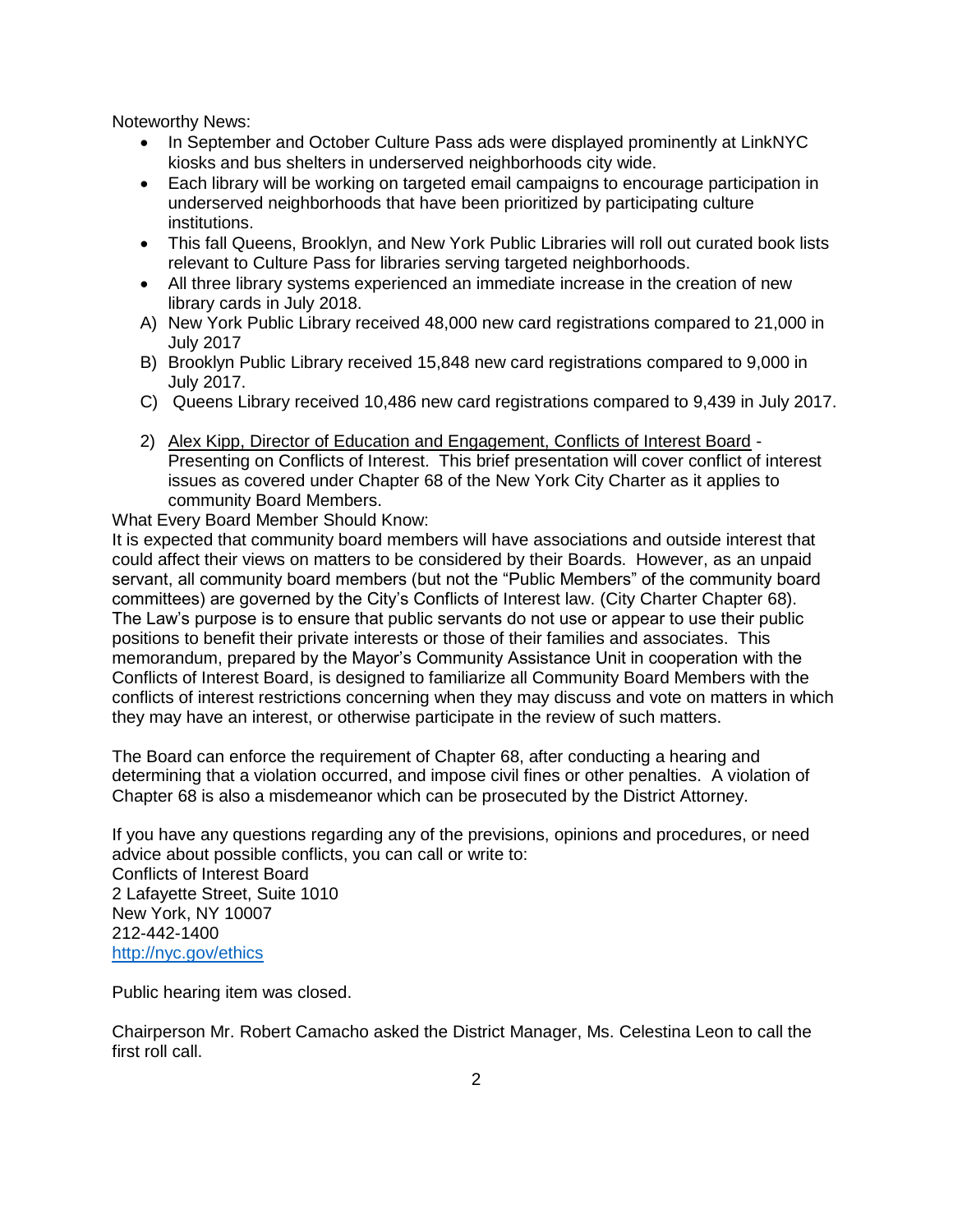**First Roll Call:**  $-32$  members present this does constitute a quorum.

The acceptance of the agenda was made by Mr. James Wiseman and second by Ms. Mary McClellan.

The acceptance of last month's minutes was made by Ms. Barbara Jackson and second by Ms. Gladys Puglla.

## **Chairperson's Report:**

.

Mr. Robert Camacho welcomed all to the Community Board #4 Wednesday, October 17, 2018 monthly meeting.

The Elected Officials and / or their representatives that was present at the meeting.

- 1) Jonathan Pomboza Representing District Attorney Eric Gonzalez, 350 Jay Street, Brooklyn, NY 11201, 718-250-2349
- 2) Paula Melendez, Assemblywoman Maritza Davila, 249 Wilson Avenue, Brooklyn, NY 11237, 718-443-1205
- 3) Julio Salazar, Representing Congresswoman Nydia Velazquez, 266 Broadway, NY, NY 718- 669-5149
- 4) Karen Cherry, Representing Assembly Member Erik Martin Dilan,
- 5) Fred Mitchell, Representing Senator Martin Malave Dilan, 3215 Fulton Street, Brooklyn, NY 11208, 718-573-1726

Federal, State or City Agencies

- 1) Sgt. Anna Serrano, NCO Supervisor, 83<sup>rd</sup> Pct., 480 Knickerbocker Avenue, Brooklyn, NY 11221, 718-514-1688
- 2) G. Ramos, St. Nick's Alliance, Workforce Devolvement
- 3) Lt. Rodriquez, Salvation Army, Bushwick Avenue, Brooklyn, NY 11221
- 4) Raul Rubio, Dept. of Hygiene and Mental Health, Mental Health First Aid
- 5) Boniface WeWe, Brooklyn Public Library Irving Branch, 260 Irving Avenue, Brooklyn, NY 718- 628-8378
- 6) D. Watkins, SCO Shelter
- 7) R. Ruiz, Director, NAICA, (Neighborhood Association for Inter-Cultural Affairs, Inc.) 1154 DeKalb Avenue, Brooklyn, NY, 11221, 718-213-3329

The Chairperson asked Sgt. Anna Serrano to say a few words.

Sergeant Serrano: Explained in details the Neighborhood Coordinator Officer (NCO) duties to all Community Board 4 Members. To find out when is the next NCO meeting in your sector, please visit [www.Buildtheblock.com.](http://www.buildtheblock.com/) Type your address to get the date, time, and location. Crime is down: 6 Homicides so far this year

ATM Skimming. ATM "Skimming" occurs when a criminal attaches a phony card reading device over the real card reader located either at the lobby entrance door or on the ATM machine, the phony device looks identical to the real device and is equipped with electronic recorders that will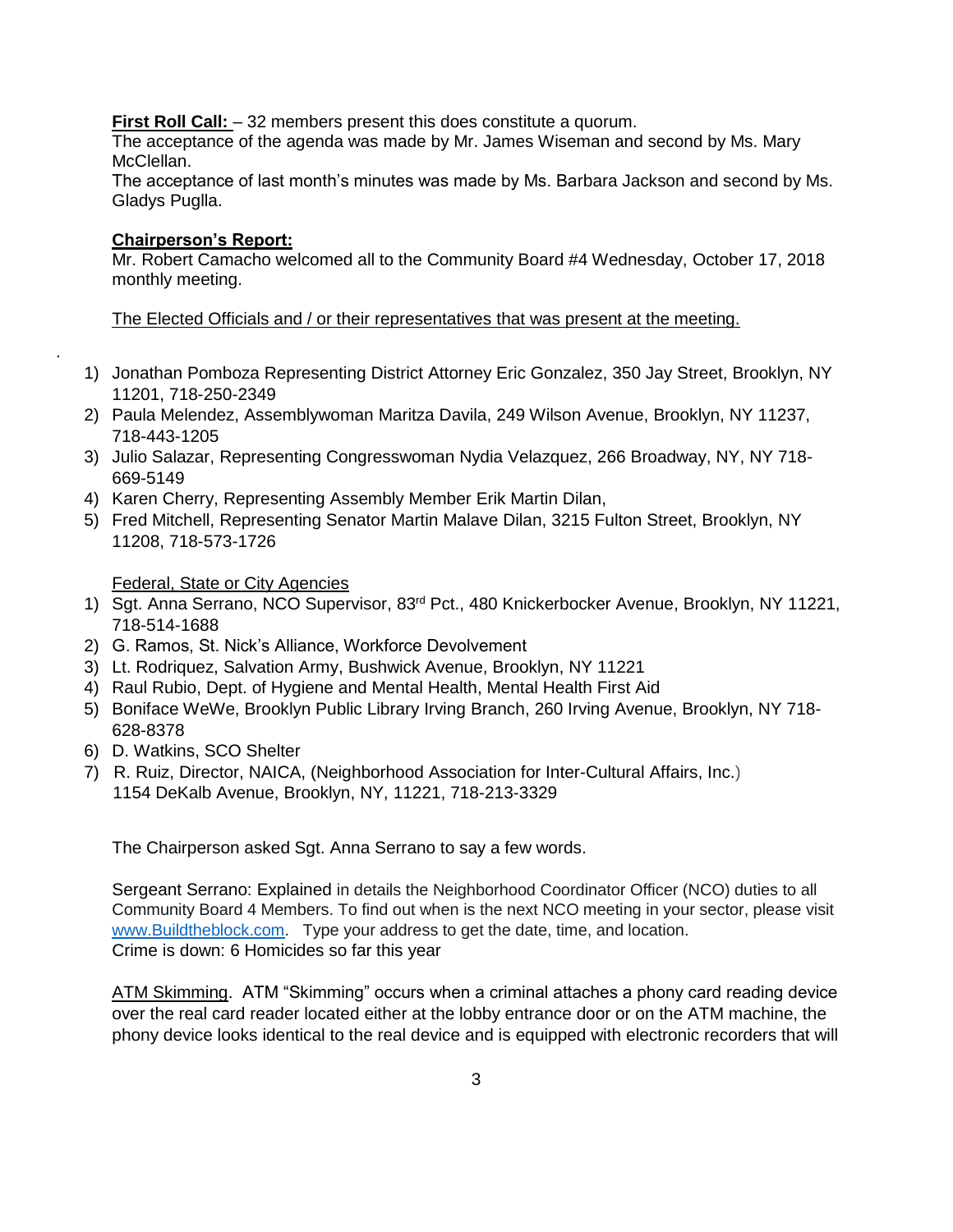capture the financial information from your card. This date is later used to create "cloned" cards which will later be used to withdraw money.

What can you do?

Be Aware! Be careful of ATM's in tourist areas – they are a popular target of skimmers Before Using: Give the card reader a tug. See if it feels loose or out of place. Inspect the ATM, gas pump, or credit reader before using it. Be suspicious if you see anything loose crooked or damaged, or if you notice scratches or adhesive tape/residue.

Protection: When entering your PIN, cover the keypad with your other hand to prevent possible hidden cameras from recording your number.

Tug: These devices are usually attached with two sided tape and can be discovered by simply tugging on areas where the card must be swiped.

Door: Skimming device can also be affixed to the card reader at the entrance door to the ATM. Money Trap: Be aware of "Money Trapping", where the criminal attaches a device to the cash dispenser "trapping" the customer's money and retrieves it after the customer leaves the ATM area.

Report It! immediately report any skimming devices to your financial institution and the NYPD by calling 911.

# **District Manager's Report**:

The District manager, Ms. Celestina Leon welcome everyone to the Community Board 4 monthly meeting.

She wrapped up the budget consultations and DOE and DOHMH attended for the first time.

She reminded everyone of the opportunity to vote this upcoming general election on Tuesday, November 6<sup>th</sup>. She encouraged everyone to go and vote to make sure that their voices are heard. For more information on the upcoming election you can visit the NYC Votes website at [www.voting.nyc.](http://www.voting.nyc/)

**Community Board 4 is officially on Instagram**. Follow us at @bkcb4 for information on events, meetings, and other important community notices. Keep an eye out for Twitter and Facebook which are scheduled to launch soon.

**The Mayor's Charter Revision Commission**, which resulted in two items that may directly impact community boards across the city. Term limits for community board members and clearer guidelines for appointments were recommended along with other items after public sessions throughout the summer. For more information on the ballot initiatives and/or to read their full report, visit [www.nyc.gov/charter](http://www.nyc.gov/charter) or contact the board's office.

Additionally, a **second Charter Revision Commission** convened by the NYC Council kicked off their meetings last month. Once again NYC residents from all boroughs will have an opportunity to provide feedback on recommendations to revise the city charter. Everyone is encouraged to voice their opinions, especially if you were unable to participate in the previous process.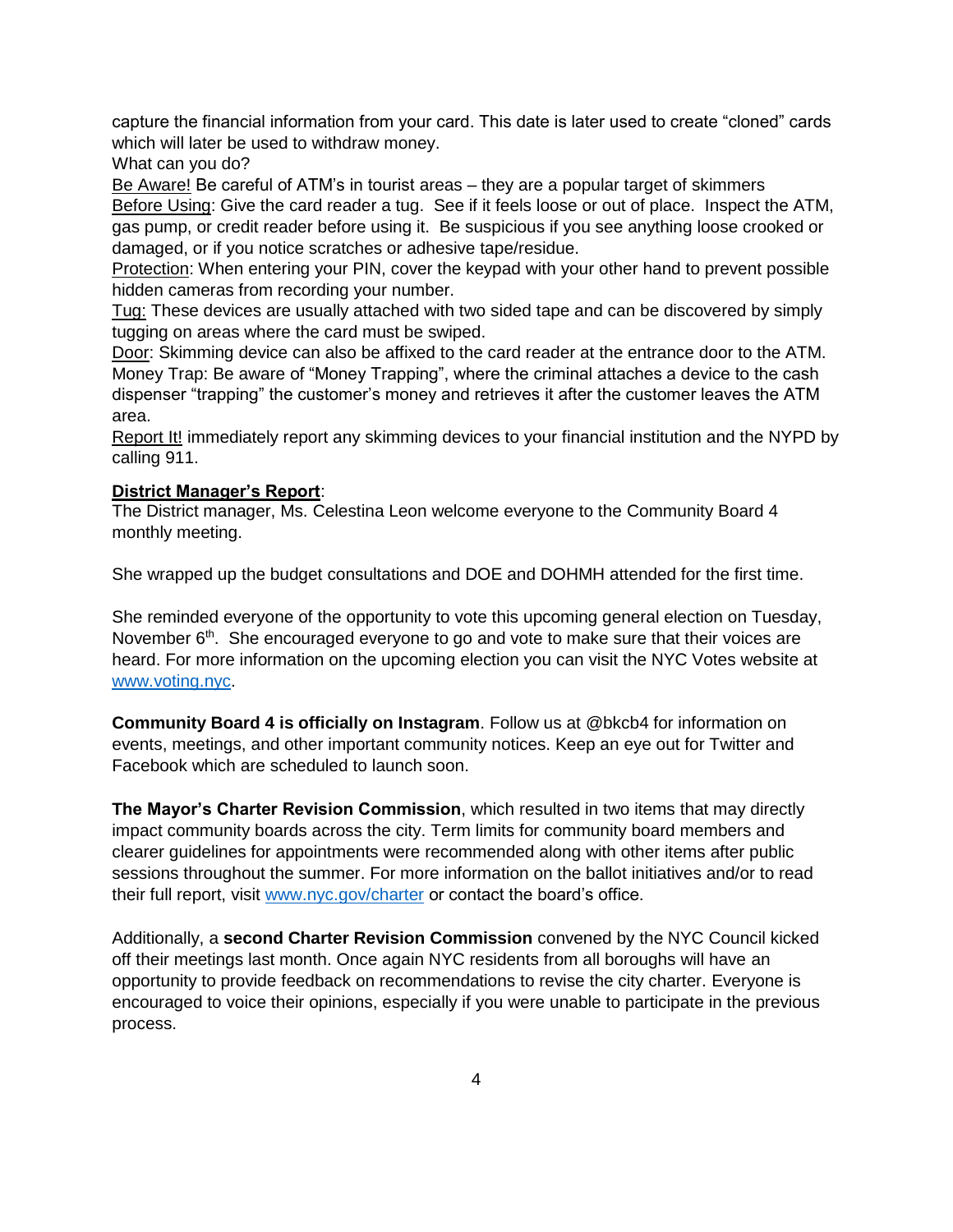CB4 is also hosting a  $2^{nd}$  Budget Committee meeting on Friday, October 19<sup>th</sup> at 3pm in the board's office due to low attendance at the first meeting. This meeting is mandatory for all committee chairpersons, vice-chairpersons, and the executive officers of the board. A **By-Law Revision Committee** is tentatively scheduled to meet early in November.

#### Meeting Attended:

# **Friday, September 21, 2018**

Follow Up Call with Jay Cruz from Shaved Head Media Inc. – I'm happy to share that the CB office is in the process of redesigning the monthly newsletter to provide more information to Bushwick residents. We have been conversation with Jay Cruz since the summer and hope to launch the new monthly newsletter for the November full board meeting. All community partners are encouraged to submit information to the office to review and consider adding to the newsletter.

CRM Requirements Call with DOITT – Sharon participated in the first call between the NYC Department of Information Technology and Telecommunications and Brooklyn Community Boards. The district managers have discussed the need for a Constituent Relationship Management (CRM) software for the past year. DOITT provided a highly technical Excel sheet for each board to fill out and submit. A separate, but similar conversation has been ongoing in Manhattan, as the boards work with Beta NYC to create a CRM. The Brooklyn boards continue to work with both DOITT and Beta NYC to move this process forward.

# Meetings the District manager attended. She did not mention them at the full board meeting due to time.

#### **Saturday, September, 2018**

Bushwick Community Plan town hall at Bushwick Campus high school – Over 200 people attended the town hall to learn more about the community plan process. The District manager was not able to attend due to a prior out of town commitment however, Chairperson Camacho was present along with elected officials and other community leaders.

#### **Monday, September 24, 2018**

Youth and Education Committee Meeting

### **Tuesday, September 25, 2018**

Housing and Land Use Committee Meeting

#### **Thursday, September 27, 2018**

LIFE Audrey Johnson Learning Center School Readiness Meeting – DM joined Mr. Camacho and Ms. Virgie Jones, CB4 Youth and Education Chairperson, at the meeting. The center's staff shared an overview of their curriculum and asked about any ongoing concerns.

Call with Ricky Da Costa from NYC EDC – Ricky called to check in and provide an update on the Broadway Junction study. Small local stakeholder meetings began last year and resulted in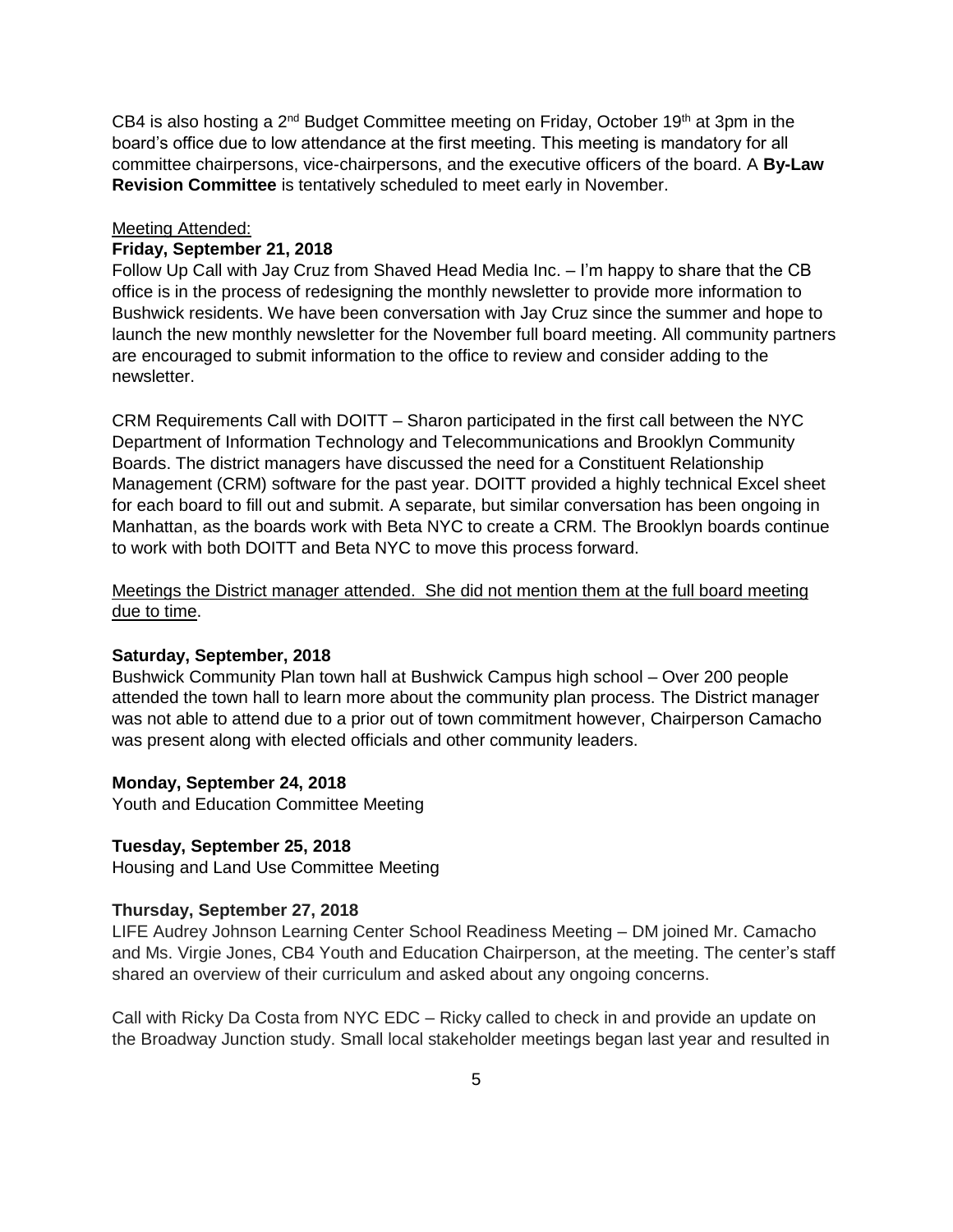a larger public town hall during the summer. There survey is still available (see the link in this month's newsletter).

Meeting with Lillian Reyes from Green Thumb – Spoke with Lillian about the needs for Moffat Garden. She shared a variety of resources and added that she would follow up to make sure the garden is prepared for the winter. A fall garden meeting is being planned for this month.

#### **Friday, September 28, 2018**

Brooklyn Budget Consultations Day 2 – Along with Mr. Camacho and with other Brooklyn District Managers/their representatives met with HRA, DHS, ACS/DYCD, DOHMH, and DOE. DOHMH and DOE attended the meeting for the first time.

Myrtle-Broadway Meeting – Along with Mr. Camacho we attended a meeting initiated by Edwin Delgado, a community leader and former CB4 board member. Supporting the meeting coordination efforts by contacting all relevant agencies/organizations/elected officials, including DOHMH, NYPD, HRA, DHS, Start Treatment Centers, BK CB3, NYCT MTA, DOT. A follow up meeting is tentatively scheduled for November.

#### **Monday, October 1, 2018**

Informal HHHSV meeting – committee leadership and members gathered at the CB office to review FY20 the relevant budget consultation agendas and responses.

District 32 Town Hall with Chancellor Carranza – Attended along with Mr. Camacho, YEC Chairperson Virgie Jones and several board members attended the recent town hall. A big congratulations to CEC 32 President Martha Bayona and the rest of the CEC team on a successful event. Congresswoman Nydia Velazquez, Council Member Antonio Reynoso, Council Member Rafael Espinal, Assemblywoman Maritza Davila, and Jackie Reyes from the Office of Assemblyman Erik Dilan also attended.

#### **Tuesday, October 2, 2018**

Public Safety Committee Meeting

#### **Wednesday, October 3, 2018**

Coffee with a Cop event at Knickerbocker Bagel – Attended along with Mr. Camacho. We were able to spend time with officers from the 83<sup>rd</sup> Precinct in a relaxed setting. Thank you to Deputy Inspector Centa, Captain Dominguez, Sgt. Serrano, Community Affairs, and everyone else on the 83<sup>rd</sup> team for making this event possible. I encourage everyone to attend the next event and brush up on their board game and dominoes skills in advance.

Executive Committee Meeting

#### **Thursday, October 4, 2018**

Call with Assie Bangura, WNET Livestreaming – I spoke with Assie about the livestreaming service and shared that we would like for them to resume in November. Thank you to Council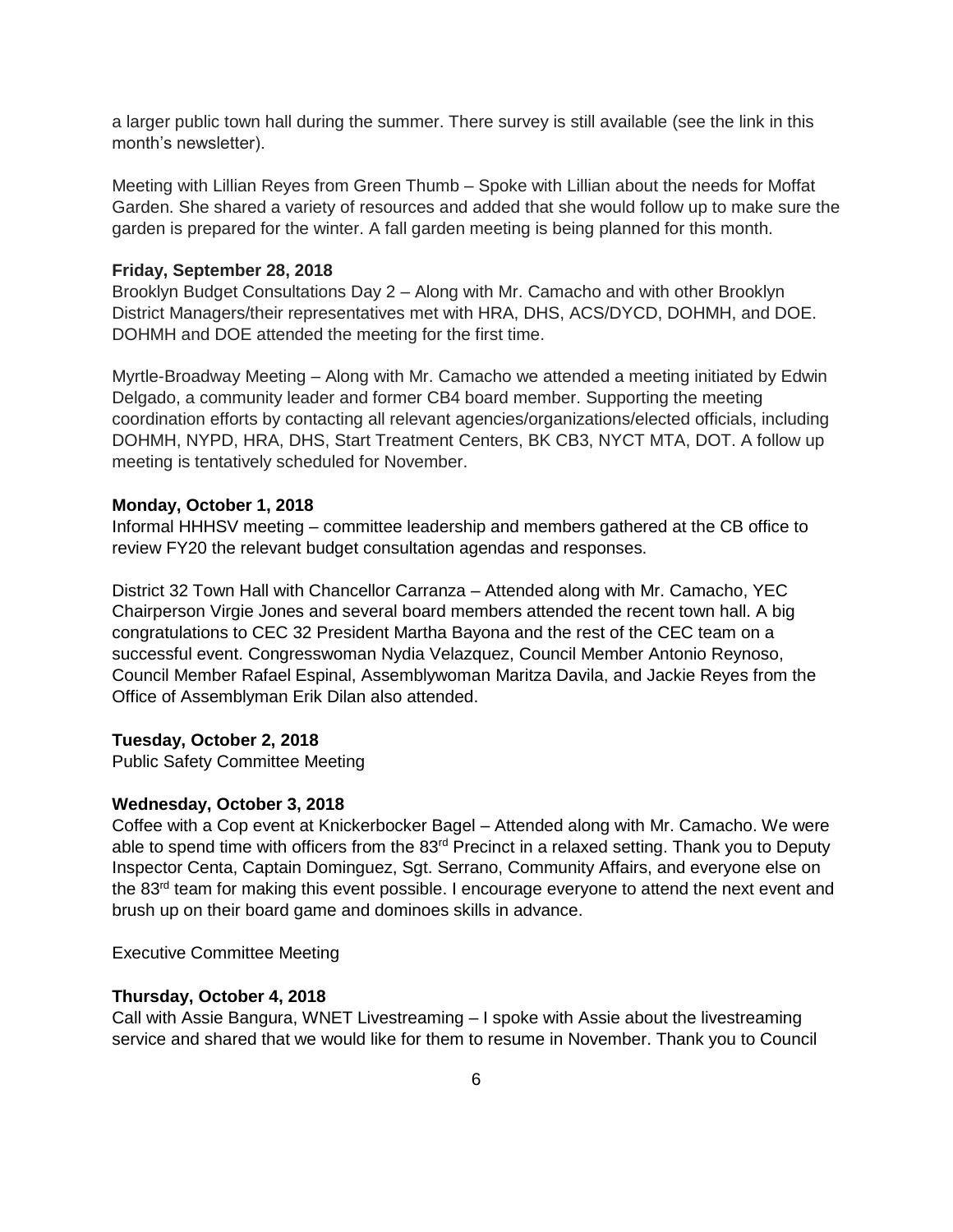Member Reynoso for allocating funds for this service to continue. WNET will resume streaming at the November full board meeting and last through the April 2019 full board meeting.

BCP Weekly Call

Environmental Protection/Transportation/Sanitation Committee Meeting

# **Friday, October 5, 2018**

Brooklyn Budget Consultations Day 3 – Attended along with Mr. Camacho the final day of budget consultations along with representatives from the other Brooklyn community boards. DOB, HPD, EDC/SBS, NYCHA, and DFTA were also in attendance.

## **Tuesday, October 9, 2018**

Ad Hoc Budget Committee meeting – a second meeting date was added due to low attendance. The board members present had a brief discussion about general CB business before informally adjourning early.

## **Wednesday, October 10, 2018**

District Service Cabinet Meeting – Hosted the meeting along with Mr. Camacho. Representatives from DOHMH, DCA, FDNY, DFTA, DOT, and the Bushwick Neighborhood Action Center attended and provided updates.

Economic Development Committee Meeting

# **Thursday, October 11, 2018**

Civic and Religious Committee Meeting

Parks and Recreation Committee Meeting **Friday, October 12, 2018**

Meeting with Julia Salazar – Ms. Leon contacted Ms. Salazar to schedule a meeting and make introductions. Mr. Camacho and I met with her and a representative to discussed larger Bushwick projects and issues, such as the Bushwick Community Plan and under enrollment in public schools. We also opened up the conversation for any questions on her end. Vacancy decontrol, rent laws, and funding for public schools was also mentioned during the meeting.

419 Eldert Sound Pressure Level Test – following up from the Public Safety Committee meeting, the owners of the Brown Note music venue at 419 Eldert Street agreed to a sound test conducted by the NYC Department of Environmental Protection. I coordinated the test with all relevant parties and invited the 83<sup>rd</sup> Precinct Community Affairs Unit to attend, as well. Mr. Camacho and Ms. Leon were both present for the test and were able to connect with nearby residents that created a petition in opposition to their liquor license application.

# **Monday, October 15, 2018**

IS 384 Soccer Pitch Ribbon Cutting – rescheduled due to the weather.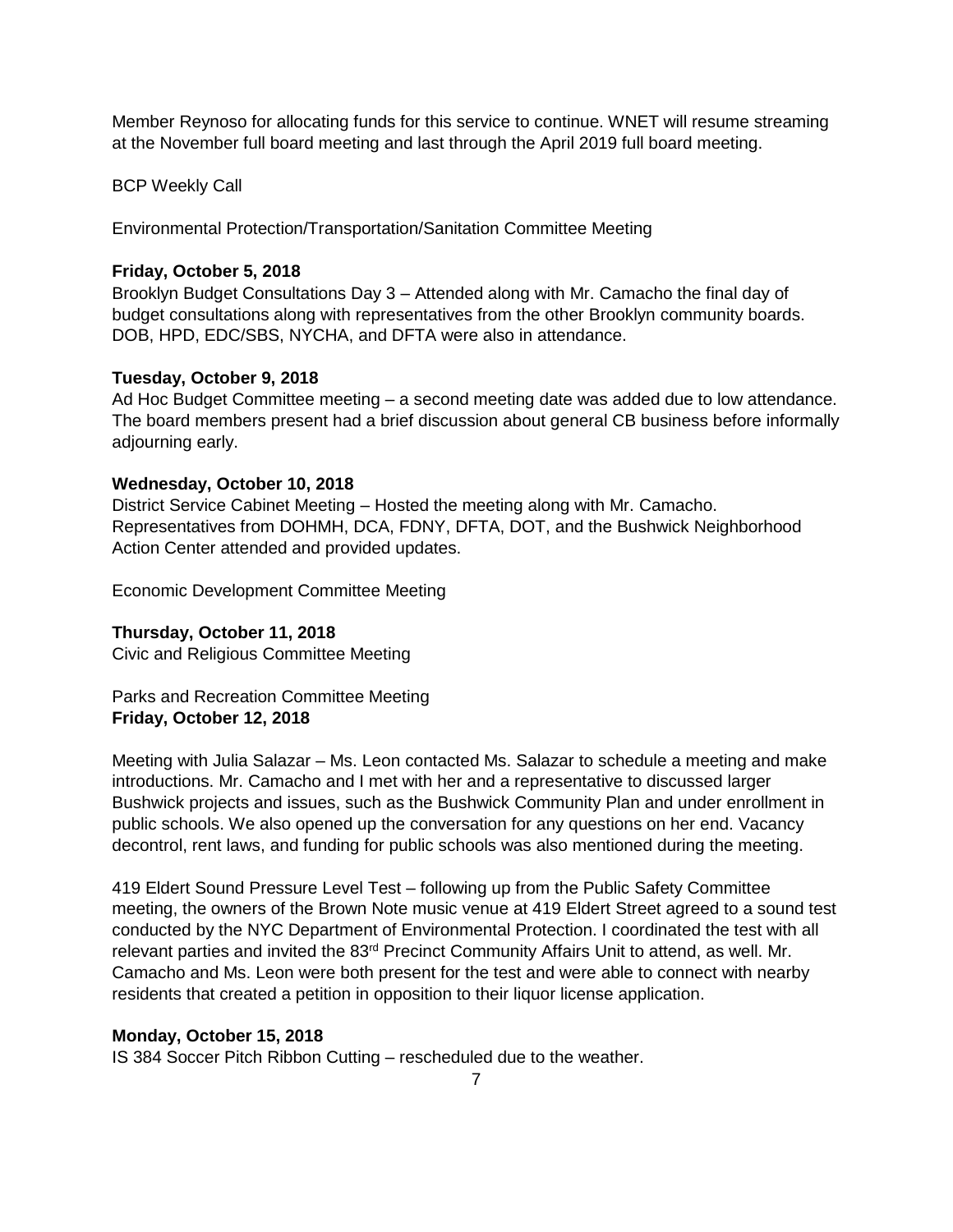### **Tuesday, October 16, 2018**

 $83<sup>rd</sup>$  Precinct Community Council Meeting at the  $83<sup>rd</sup>$  Precinct – She attended a calmer meeting with presentations from one of the new Safe Horizon liaisons in the precinct and the new Director for the Beacon program at IS 291. Captain Dominguez answered questions and presented the Cop of the Month award in place of DI Centa, as he is on vacation. The District manager announced the upcoming Bushwick Community Plan event on Saturday, October 20<sup>nd</sup> for anyone that missed the larger town hall last month. Johnathan Pomboza from the DA's office provided information on the CLEAR program. Darma Diaz, district leader, announced a new housing lottery in ENY with deeply affordable units. For more information visit housing connect online or contact the board's office for assistance.

# **Chairperson's Report:**

Mr. Robert Camacho stated that he along with the Community Board have been working to get the reports out on time so as to be able to make recommendations. The board is here to serve the community. "Please use us", he requested.

If there are any problems with any of the staff, please let him know. "We want them to get back to you. Give them your contact information and they will get back to you".

We also need committee members to attend their meetings. Board members are not paid, they are volunteers, but their service and attendance is needed in order to move Bushwick forward. I want to try to do the best I can, and the only way that I can do my best is if I have you guys at my back and support. Helping me and Celeste do what we can.

## **Committee Reports:**

**Civic and Religious Committee, (CRC)** - Committee Chairperson Ms. Elvena Davis

Meeting: Thursday, October 11, 2018, 1420 Bushwick Avenue, Suite 370, Brooklyn, New York 11207-1422, 3:00PM

Board Members in Attendance: Elvena Davis, Rev. Grace Aytes

Others in Attendance: Chairperson, Robert Camacho; District Manager, Celestina Leon;

Natasha Christopher – Mother of Akeal Christopher

### Items Discussed:

**Street Co-naming Request on Cornelia Street and Evergreen Avenue (Akeal Christopher Way) in honor of Akeal Christopher –** Akeal lost his life to gun violence at the age of 14 on Cornelia Street on June 27, 2012. His mother, Natasha Christopher, has since become an activist advocating against senseless gun violence. For the past six years they have held vigils in honor of Akeal and ask for support to co-name the street in memoriam to him.

# **Discussion**

Elvena asked Ms. Christopher if she has spoken with any elected officials. Ms. Christopher responded that she has remained in contact with Council Member Rafael Espinal. She has also spoken with Council Member Jumaane Williams and Brooklyn Borough President Eric Adams. She also referenced support from Ms. Anita Haines, a Bushwick community leader.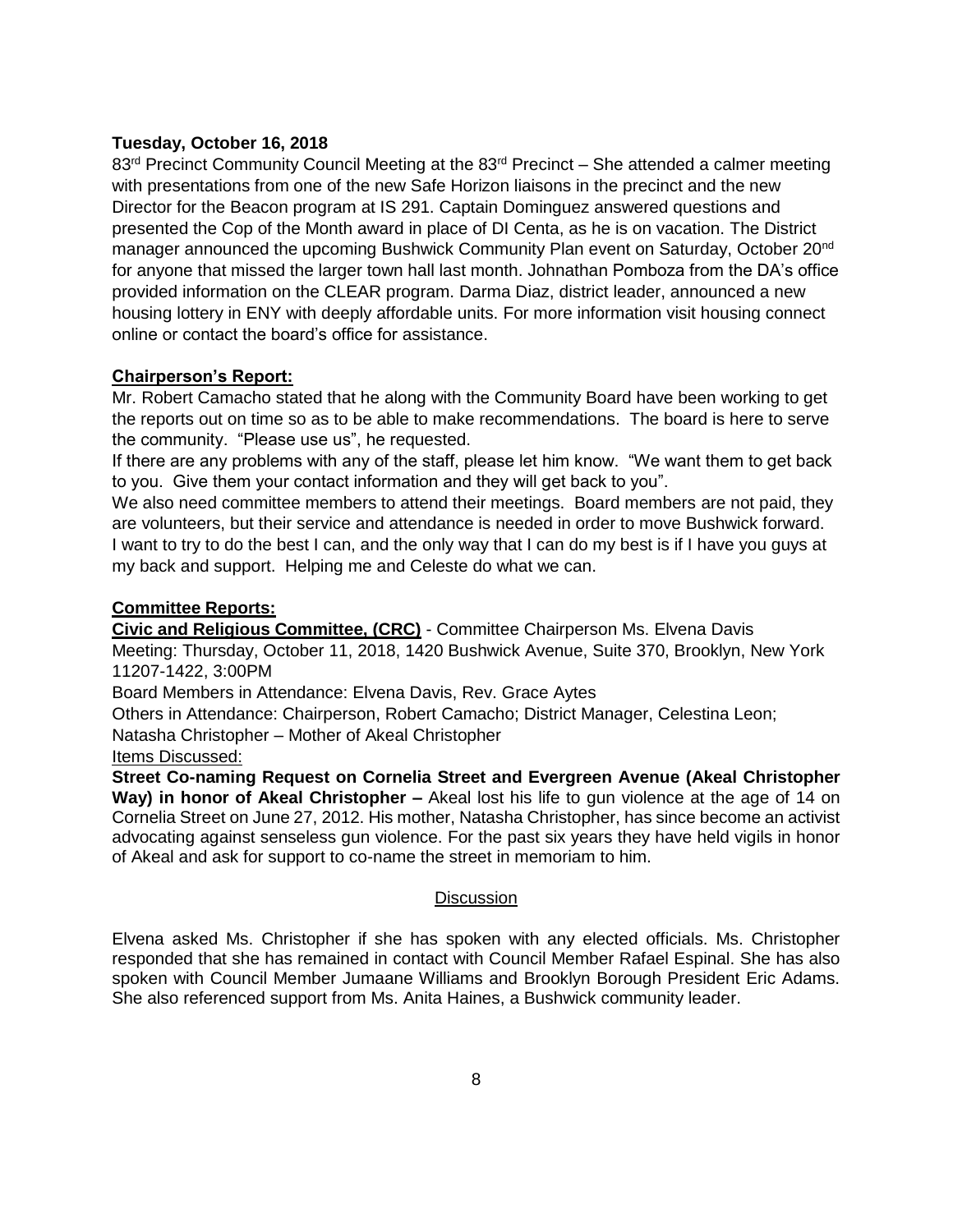Elvena asked why she picked Cornelia Street and Evergreen Avenue. Ms. Christopher responded that was where Akeal's life was taken. Robert Camacho asked if there were buildings on the block, because the residents on the block need to know about this request.

The DM shared that Ms. Christopher's request was the first she had heard of within Bushwick to commemorate an individual that was the victim of a violent crime; typically requests are for indivudals that have served their community beyond the ordinary or have had a significant impact on their block. Both Elvena and Robert agreed adding that this is the first time in their experience on the board that this kind of request has come before the board.

They advised Ms. Christopher to secure as much support as possible before coming to the full board. The DM shared that the committee would not be able to make a recommendation during the meeting since there was not a quorum. Her request would come up again under Old Business at the November 2018 meeting.

Ms. Christopher responded that she would follow up with the elected officials and community leaders to ask for letters of support for her request. The DM and all in attendance agreed that the committee would be there to support her should she want the support regardless of the vote at the full board meeting. Her request will potentially set a precedent for others to request a conaming.

Ms. Christopher asked what the 83<sup>rd</sup> Clergy Council is doing about gun violence. How are they helping families after senseless gun violence? Elvena responded that the clergy has a close relationship with the 83<sup>rd</sup>. They set up a network to make sure they are informed when an incident occurs. Typically they ask the precinct if they are needed and will go to support the family. They only support the family when the family agrees to or requests their presence.

#### Old Business

Annual Parade and Shape-Up Bushwick 2018: The District Manager shared photos from the event. She asked about everyone's thoughts. What worked? What could be better?

Elvena mentioned that she heard the food committee needs help, as there were logistical issues with the participants not getting their lunch and uncertainty about who was in charge of handing out those lunches. The DM suggested that the committee have two leaders moving forward. One leader will oversee the children's lunch/raffle bags and the other leader will manage the participant lunches.

Everyone else agreed that the event turned out great. The DM also suggested having an Entertainment/Performance Captain for next year's event. Elvena added that she will try to contact a drum core/marching band from the neighborhood (practices on Gates Ave.).

Elvena also recommended contacting the Planet Fitness locations in the neighborhood, offering them a chance to table. The DM expanded on her recommendation noting the office could make a list of all the gyms and fitness centers in Bushwick, and invite them to participate.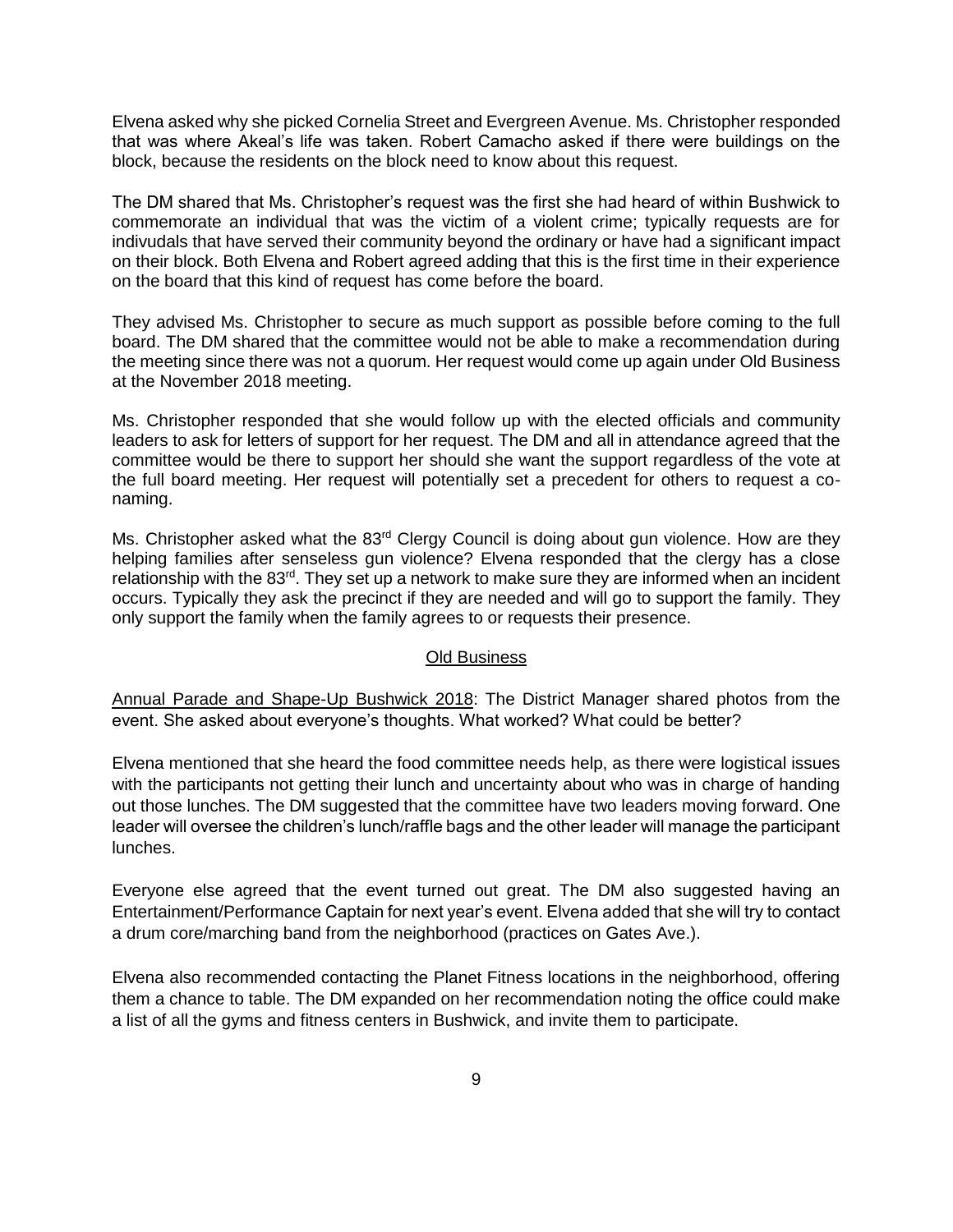#### New Business

Bushwick Volunteer Opportunity Directory: The DM suggested the committee work on a directory that would compile volunteer opportunities across the neighborhood. She will create a Google form for the committee members to review during the November meeting.

One Brooklyn Fund: Elvena shared that the Brooklyn Borough President recently held an event honoring businesses that have done something for their community. These are businesses that are a part of the One Brooklyn Fund. She referenced the restaurant Peaches, which is opening a second location.

Ms. Christopher asked if Elvena receives the notices sent by Pastor Gil Monrose. Elvena responded that she does and receives many notices in general, as the Secretary for the 83<sup>rd</sup> Precinct Clergy Council and 83<sup>rd</sup> Precinct Community Council V.P. The DM suggested that Ernest follow up with Pastor Gil. The DM also shared that she regularly forwards emails he sends to the various clergy groups in Bushwick, such as the 83rd Precinct Clergy Council, Churches United for Fair Housing, TENT NYC, etc.

Greenest Block Awards: Elvena also mentioned the greenest block awards and the need for better communication with block associations. The DM suggested that the committee could host a street outreach event with community partner volunteers to spread the word in place of a regular meeting next spring. Elvena added that some people don't know that the Brooklyn Botanic Garden offers classes to prepare residents for the competition and on gardening in general. She will follow up and bring back updated information.

Tree Pit/Guard Pilot: The DM mentioned a tentative pilot program for block associations next spring that combines a block cleanup with a special focus on tree pits and applying for grants to create a cost-effective tree guard. She has spoken to local community groups about program, including BK ROT and hopes to launch next spring. The DM added that she would keep the committee posted on any updates.

Spanish Translation of Pastor Gil's Emails: Elvena mentioned she has sometimes has difficulty translating the notices for the Spanish clergy. The DM volunteered to contact the BP liaison for CB4, Yamilky Crisostomo, to ask her for potential assistance with the translation in advance.

Bushwick Civic Groups: The DM asked those in attendance about their knowledge of cultural and other civic groups in the neighborhood. She referenced the recent Drink a Jarrito with a Mexican Police Officer event in Maria Hernandez Park. The event was cohosted by Patrol Borough Brooklyn North. Elvena responded that she could ask the Clergy Council if they know of any community groups. The DM suggested that they could include a Call to register with the board's office in an upcoming monthly newsletter.

### Announcements

The DM reminded everyone about the second budget meeting on Friday, October 19th at 3pm in the board's office.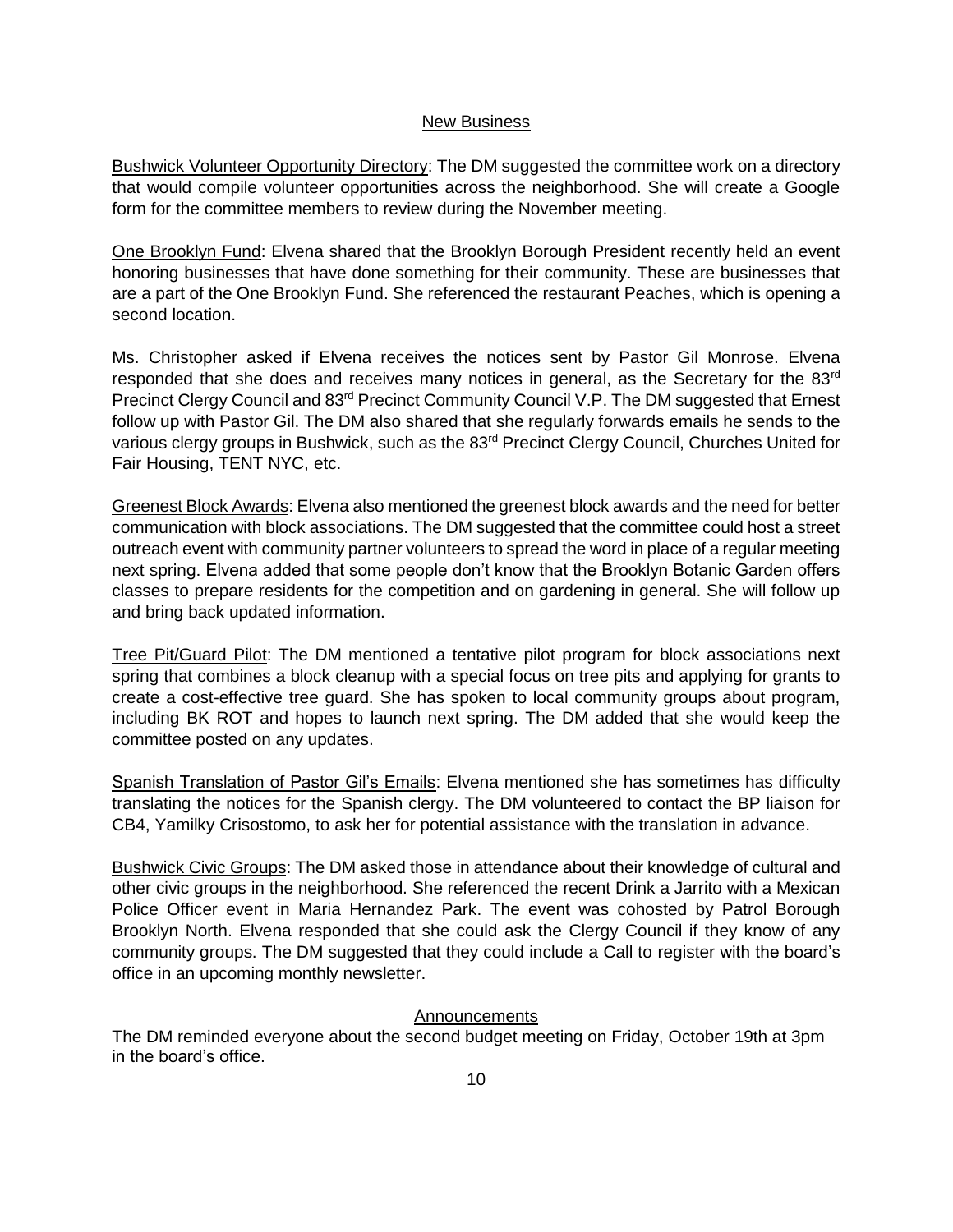DM called for a motion to adjourn the meeting. Robert Camacho made a motion to adjourn. The motion was seconded by Rev. Grace Aytes. All board members were in favor.

Meeting Adjourned: 4:27pm

**Economic Development Committee (EDC),** Mr. Odolph Wright, Committee Chairperson Meeting Held: Wednesday, October 10<sup>th</sup>, 2018, 1420 Bushwick Avenue, Suite 370, Brooklyn New York, 11207, 6PM

Members in Attendance: Odolph Wright, Desmonde Monroe, EDC Vice Chairperson, Anne Guiney, Michelle Hilliard, Gardea Caphart

Others Attended: District Manager, Celestina Leon; CB4 Chairperson, Robert Camacho; Sharmar Williams, OBT Intern for CB4

Members Excused: Jamie Wiseman

Members not in Attendance: Egaudy Gomez, Sharline Moore, Raul Rubio, Julie Salinas Items Discussed:

1) The second Community Board #4 MWBE and Small Business Resource Fair Planning Meeting – The first meeting was held in July 2018. The Community Board Economic Development Committee is endeavoring to plan an MWBE forum and small business resource fair in the winter. The event is scheduled for Wednesday, January 9, 2019 from 6pm to 9pm. All are welcomed to attend and participate in the planning. Local organizations and stakeholders that work closely with the small business community are encouraged to contact the community board's office in advance for more information.

Desmonde Monroe gave the DM various handouts with contact information for the event.

Various sites were the event could be held was discussed: PS 145, IS 291, Cathedral of Joy, or the Noll Street Apartments. The DM will follow up and get more information.

For additional information or what took place at the EDC October 10<sup>th</sup> meeting please contact the Community Board's office.

### Announcements

The District Manager reminded everyone in attendance about the upcoming budget committee meeting on Friday, October 19<sup>th</sup> at 3pm.

The DM asked for a motion to adjourn. Odolph Wright made a motion. Anne Guiney seconded the motion. All were in favor.

Meeting was adjourned at 6:58PM.

### **Environmental Protection/Transportation/Sanitation Committee (EPTS),** Committee Chairpersons, Mr. Eliseo Ruiz & Raul Rubio, Vice Chairperson, Nancy Liao Meeting Held: Thursday October 4, 2018, 1420 Bushwick Avenue, Suite 370, Brooklyn, New York, 11207-1422, 6PM

Members in Attendance: Raul Rubio, EPTS Chairperson; Nancy Liao, EPTS Vice Chairperson Others Attended: Mr. Robert Camacho, CB4 Chairperson; Celestina Leon, CB4 District Manager; Taj Ali, Goodwin Tenant Network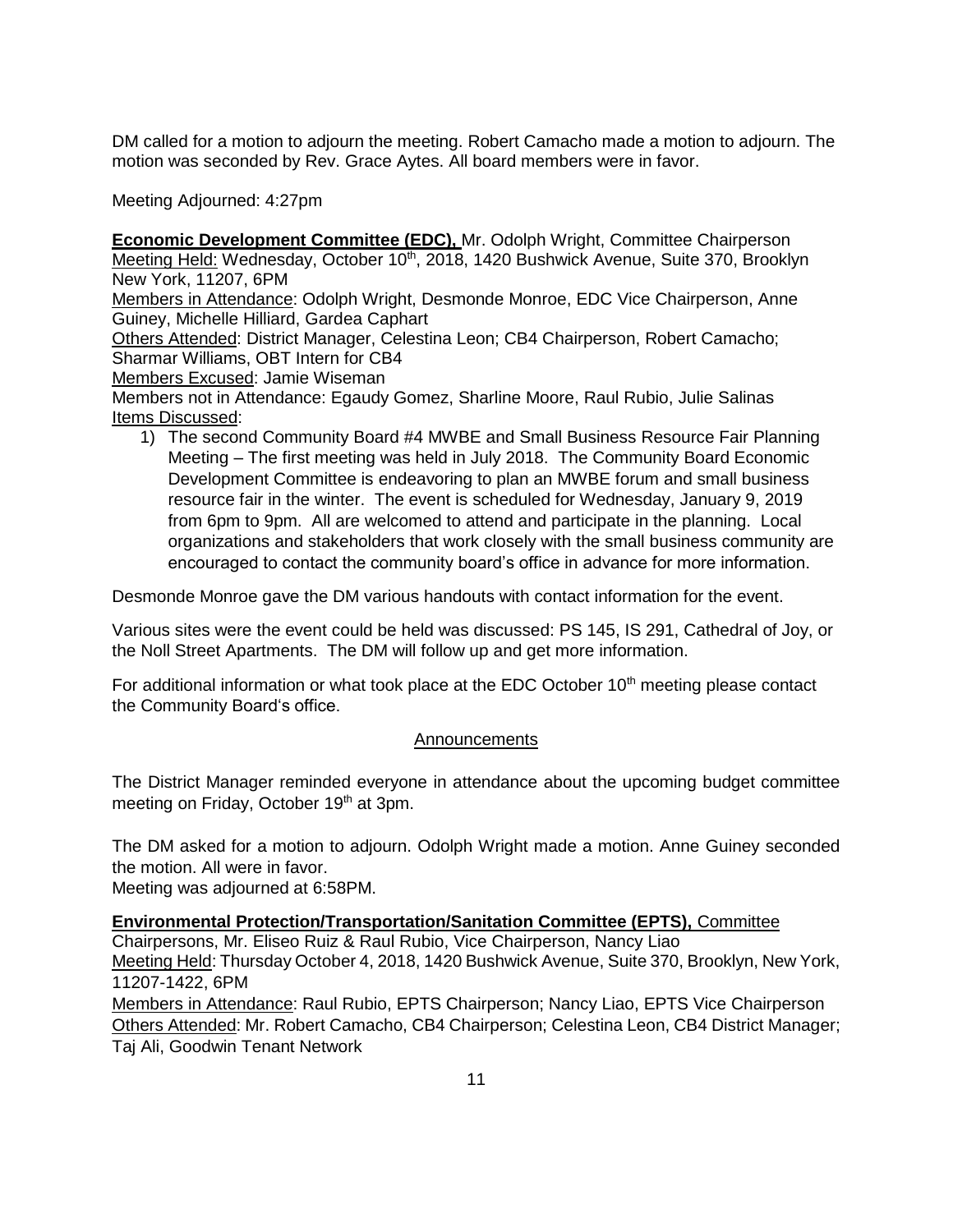### Members not in Attendance: Eliseo Ruiz, Sufia Chowdhry, John Scheaffer, Jose R. Guzman **Overview**

1) **Committee Planning Discussion** – a conversation about committee issues and planning for the 2018-2019 meeting year.

The district manager shared that Revel, an electric bike-share company, was scheduled to present at the meeting however, they had a conflict and would not be able to attend. A brief discussion about alternative transportation, including Bird scooters and other electric/pedal assist bikes ensued. The DM noted that Brooklyn Borough President Adams tested out the Bird scooters by Myrtle Wyckoff train station earlier in the week. There is a video on his Instagram.

Ms. Leon moved the agenda forward and provided those in attendance with copies of the fiscal year 2020 budget consultation agendas for the NYC Department of Transportation and the NYC Department of Environmental Protection. They proceeded to the review the questions and responses for NYC DOT. (To request a copy of the handouts please contact the board's office at (718) 628-8400 or [bk04@cb.nyc.gov,](mailto:bk04@cb.nyc.gov) email subject 'EPTS Committee Handouts')

### **Discussion**

Community Board #4 Chairperson, Mr. Camacho mentioned a recent incident where a cyclist killed an elderly woman. He also shared a recent experience where he was walking from Broadway toward Evergreen with former Deputy Borough President, Diana Reyna, and both of them were almost clipped by a cyclist riding the wrong way.

Bus Shelters – the committee members discussed the need for additional bus shelters in the neighborhood and noted that there aren't many installed. The DM provided context noting that JC Decaux had been contracted to install bus shelters however, the contract has not been renewed since the original terms were met.

### Old Business

Speed Hump Request on Weirfield Street between Knickerbocker Ave and Wilson Street: Nancy mentioned the request has been pending for a while with no notice. The District Manager responded that she will look into it.

### New Business

Other Than Personnel Services Budget Increase for CBs City-wide: The DM shared that the board was given an increase of approximately \$43,000 for the current fiscal year only. The funds are available for primarily internal office use, equipment, events, and studies. She asked the committee members for their suggestions on potential studies. She added that a private consultant, Mr. Ron Roth, had been contacting all of the boards with proposals for studies. He would like to present a street scape proposal at an upcoming meeting.

The committee members agreed that a study of flooding resulting from storms would be helpful. This would include, but is not limited to, analysis of rain gardens, catch basins, the burden of development, etc. Raul noted that at Furman Ave and Bushwick Ave water seeps.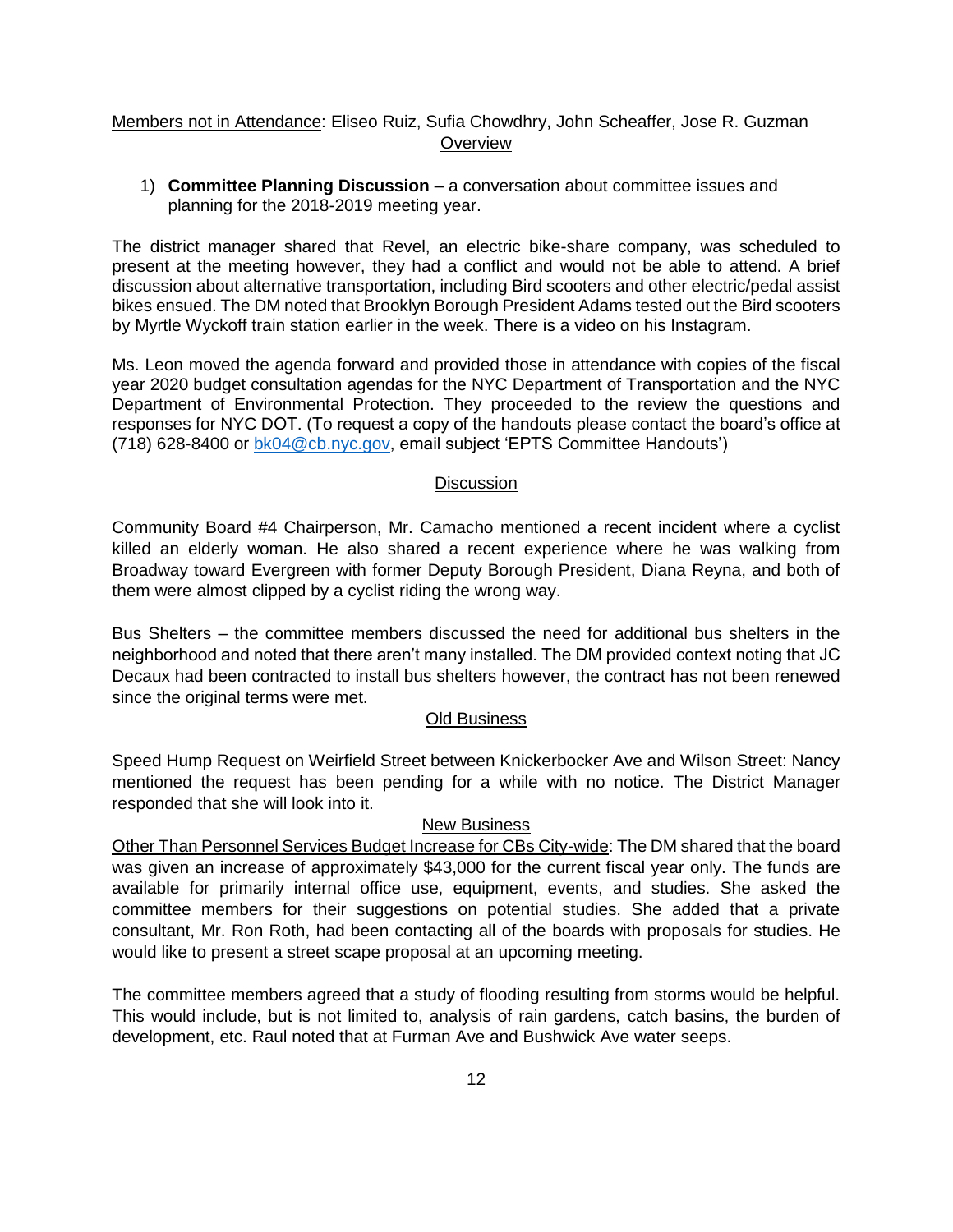The committee members supported the suggestion and Mr. Camacho proposed that the board invite Commissioner Kathryn Garcia to attend. The town hall is tentatively scheduled for Thursday, January 3<sup>rd</sup> at 6pm. The location is TBD. DSNY, DEP, Council Member Antonio Reynoso, and DSNY Commissioner Garcia will be asked to attend along with representatives from the NYPD. Tree Pit/Guard Pilot: The DM mentioned a tentative pilot program for block associations next spring that combines a block cleanup with a special focus on tree pits and applying for grants to create a cost-effective tree guard. She has spoken to local community groups about program, including BK ROT and hopes to launch next spring. The DM added that she would keep the committee posted on any updates.

## Recommendations

Referred to the full board due to lack of quorum at the committee meeting:

Request the 83<sup>rd</sup> Precinct provide information about current enforcement measures for cyclists not following traffic law and increase enforcement.

#### Announcements

Ms. Leon reminded everyone about the upcoming budget committee meeting on Tuesday, October  $9<sup>th</sup>$  at 6pm in the board's office.

The DM asked for a motion to adjourn. Robert Camacho made a motion. Raul Rubio seconded the motion. All were in favor. Meeting Adjourned: 7:40pm

### **Parks and Recreation Committee Meeting (PRC),** Committee Chairperson, Ms. Annette **Spellen**

Meeting: Thursday, October 11<sup>th</sup>, 2018, 1420 Bushwick Avenue, Suite 370, Brooklyn New York, 11207, 6PM

Committee Members Attending: Annette Spellen – PRC Chairperson, Carlos Feliciano (also representing Quebradillas Baseball Organization), Gladys Puglla, Barbara Jackson

Others Attended: District Manager, Celestina Leon; CB4 Chairperson, Robert Camacho, CB4 Chairperson; Edwin Vargas & Jose Jimenez, NYC Parks Department; Nilda Rosario, Quebradillas Baseball Organization; Delancey Nelson, Partnership for Parks Board Member Excused: Austen Martinez, Vice Chairperson; Jamie Wiseman; Nancy Liao; Rolando Guzman Committee Members not in Attendance: Felix A. Ceballos, Eliseo Ruiz

Guess not in Attendance: Sports Leagues – Playsoccer2give, S.C. Soccer Super Kids Corp, Real Guadalupe

### Items Discussed:

1) **Delancey Nelson, Outreach Coordinator Partnerships for Parks –** presenting general information about Partnerships for Parks, including currently active parks' community groups in community district 4 and other resources that Partnership for Parks offers.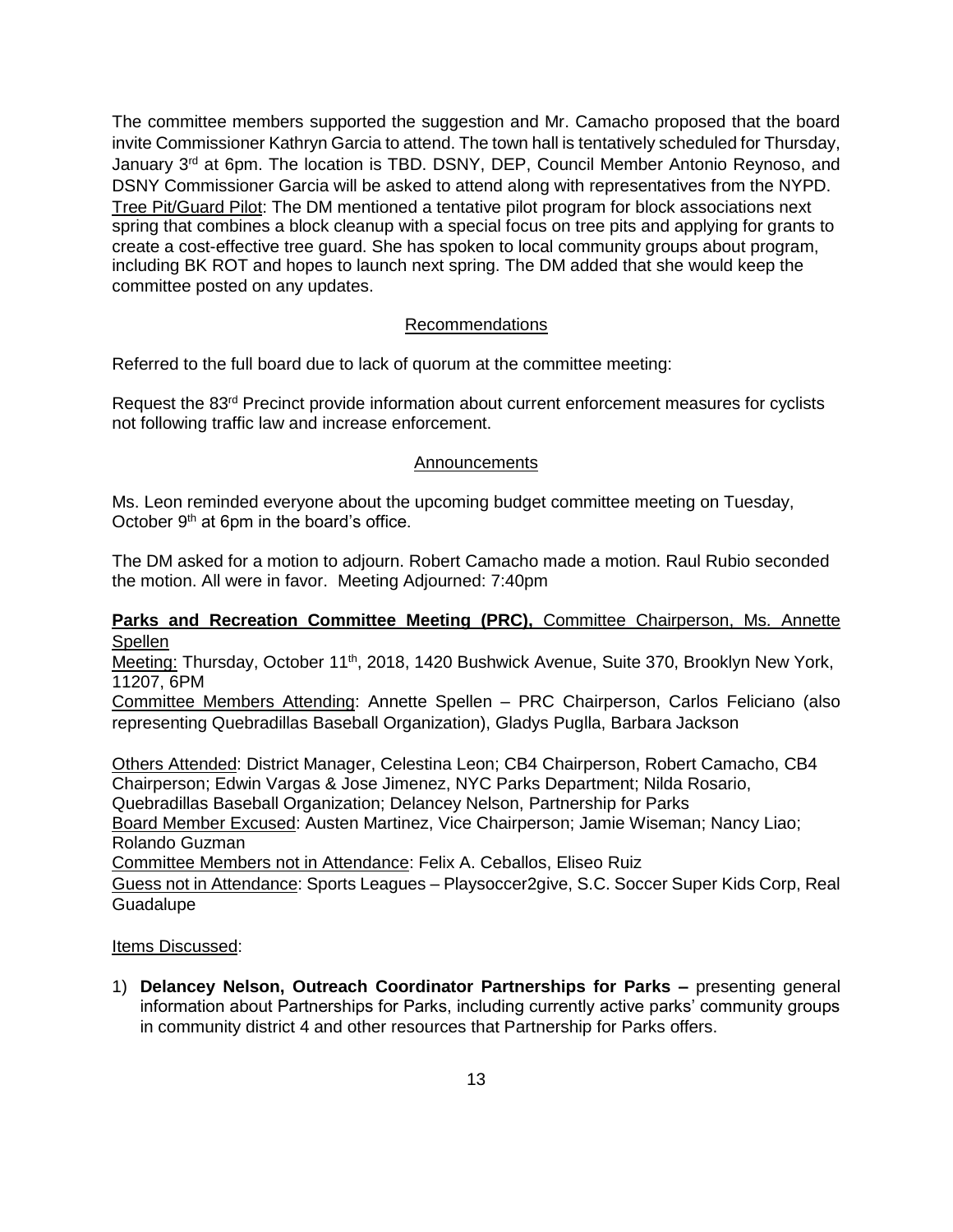- Partnership for Parks is a public private entity composed of NYC Parks and the City Parks Foundation.
- They work with park groups and stewards to provide resources and training opportunities.
- There are two groups currently in Maria Hernandez Park. One is specifically for the dog run and the other is the park at large. The larger park group is hosting a daffodil planting on Saturday, October 13<sup>th</sup>.
- There is also a Friends of Fermi and Friends of Green Central Knoll organized by the same person voluntarily coordinating the larger Friends of Maria Hernandez group. Her name is Ingrid Ramos from Parents of Bushwick/Padres de Bushwick.

Delancey has also supported the Friends of Irving Square Park for horticulture work/projects, Rudd playground for ground games, and Thomas Boyland Park where she is trying to activate a group. She secured the Park Rangers for a Daffodil Planting on Sunday, October  $28<sup>th</sup>$ . Hope Ballfield also had an active group before it closed for renovations. Asenhat Gomez from El Puente is the primary leader of the Friends of Hope. Delancey has also stayed in contact with Asenhat in reference to the mural around Bushwick Playground.

- 2) **Fall 2018 NYC Park Permit Requests -** all Bushwick sports leagues are asked to attend to discuss the fall permit schedules and resolve any issues.
	- Community Board #4 has a unique relationship with the NYC Department of Parks and Recreation. The committee/full board recommends which organizations should be granted permit time in the district parks.
	- Organizations are required to provide the following documents concerning your permit request: rosters and ages; proof of insurance; and 501 (c) tax exempt nonprofit organization form and also schedules.

### **The following permit requests have been received:**

**Baseball/Softball**

Quebradillas Baseball Organization Williamsburg Sports League

### **Soccer**

Play Soccer 2 Give S.C. Soccer Super Kids Real Guadalupe

Eddie from the Parks department announced that some AED equipment will soon expire and will require new pads. He asked each league to check the expiration dates and follow up with him, if necessary.

Eddie clarified that Play Soccer 2 Give lost two hours and Super Kids got two hours back. There was a scheduling error, but it was corrected. Youth still have priority for permits. Each year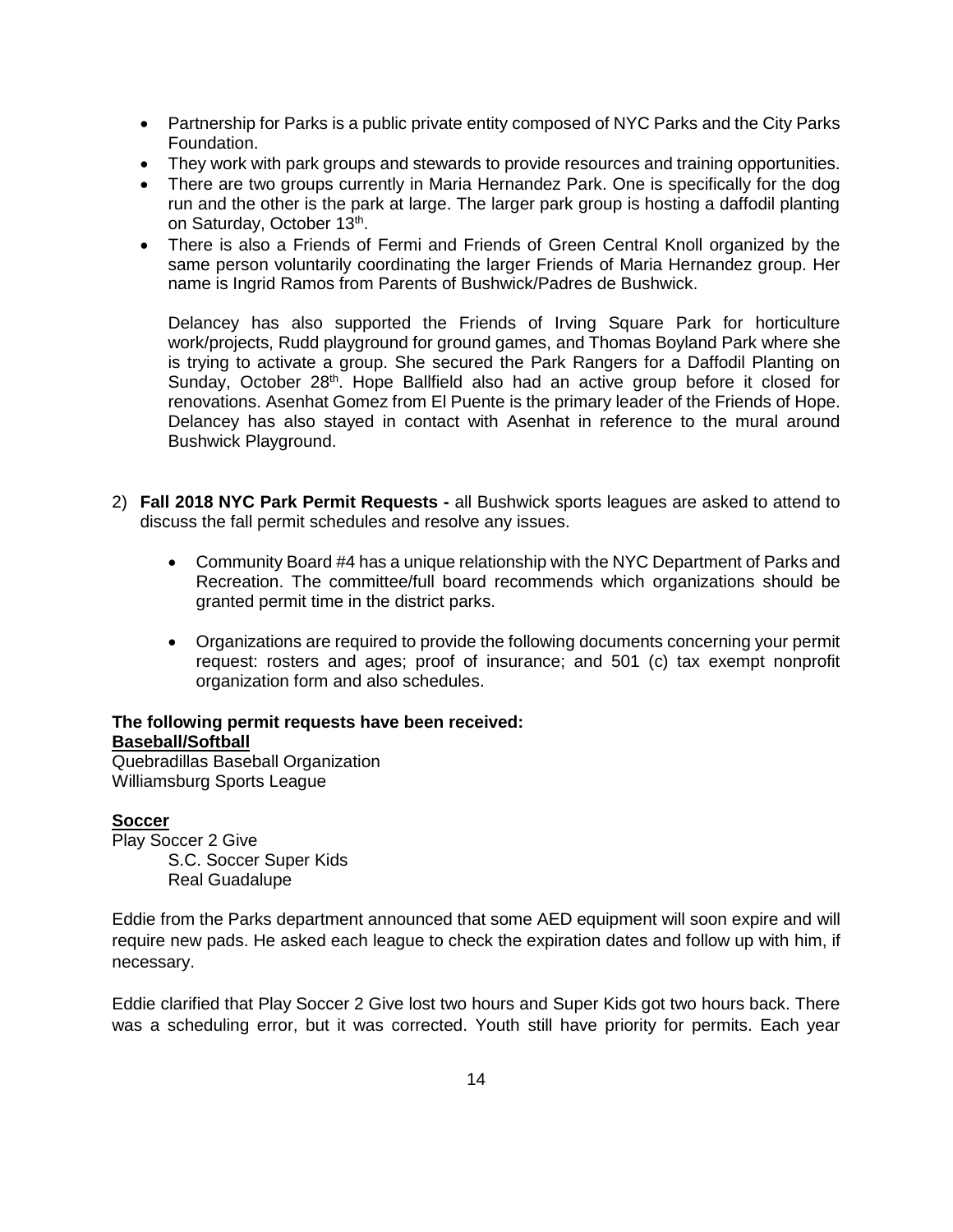leagues are reminded that there times are not guaranteed, as it depends on the amount of applicants and available parks.

Eddie also shared that the goal posts at Heckscher Park are regulation size, which is too big for an intermediate field. The posts will eventually be swapped out for the right size and the current goals will go to another field.

#### *Important Dates:*

Winter permit application due: September 15<sup>th</sup> Spring/Summer permit applications due: November 15<sup>th</sup> Fall permit applications due: April 15<sup>th</sup>

Eddie added that schools are automatically in for prioritization. This includes PSAL, charter schools, and private-public schools, middle, elementary…only to 6pm and no weekend permits.

#### **Discussion**

Mr. Camacho asked Delancey to send updated information about what is going on in the parks to the board's office. Delancey responded that she forwards information about events to the district manager and will keep her updated regularly. Mr. Camacho added that he wants to make sure that the groups work with us (the community) and that there would be more willingness to work with them. It's all about respect and courtesy.

Eddie from Parks elaborated on special events that the office should have access to view the applications online via the Special Event Management System (SEMS). Should the board feel the need to flag an event they can always contact the Parks department. He also noted that sports league permits are different from special events.

Gladys asked Delancey to explain her comment about how she doesn't always know what is happening in the parks. Delancey elaborated explaining that she covers several community boards and has built relationships thus far with the groups she mentioned. She asked the committee for help referring other groups and/or individuals to her to get them more involved in their local park(s).

Gladys also raised the concern about vending inside the park at Bushwick Playground. There are groups that also play volleyball with bright lights around 10pm/11pm. The Parks department responded that they would note this and follow up with the leagues in the park that were already informed the vending is not permitted. The vending occurs primarily on the weekends. They would also alert the Park Manager, Richard (Rich) Williams.

Gladys mentioned a chair/bench that keeps being removed and moved around the park. The Parks department responded that they would look into it and make sure the Park Manager was informed.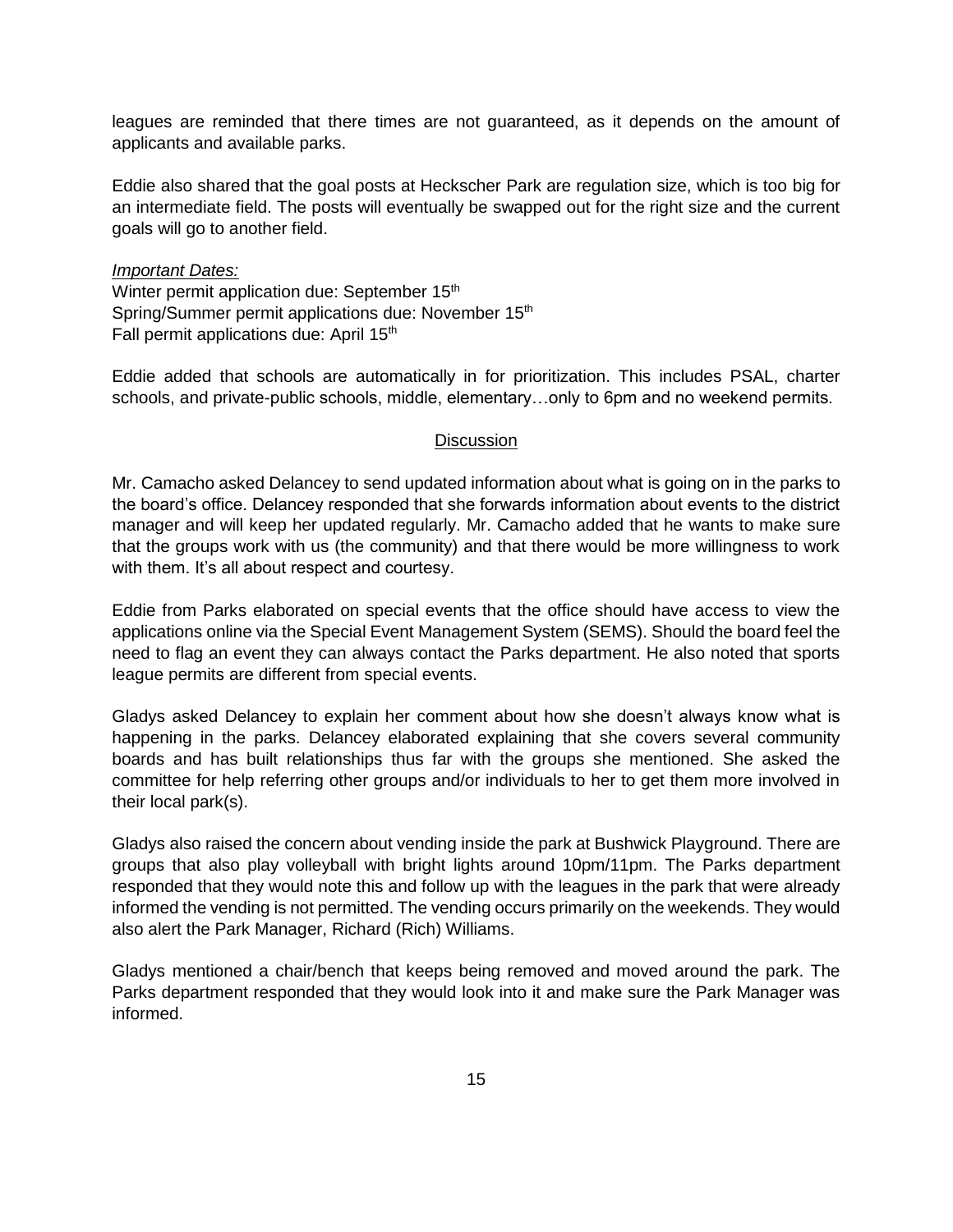Those in attendance also asked about enforcement in parks. A targeted and collaborative enforcement effort is needed from the Parks Enforcement Patrol (PEP) and the 83<sup>rd</sup> Precinct. The DM suggested they review the park hours and make recommendations during the next meeting as they did not have a quorum.

Quebradillas asked for clarification for girls' softball. Girls age thirteen to seventeen are allowed to play. Eighteen + is considered an adult. They go by age only.

Carlos shared that his league is having issues with the dugout by third base at Green Central Knoll. It's full of water. It's not draining. Eddie responded that Parks may need to clean it.

### Old Business

Park Closing Hours: The committee members generally discussed the history of park closing hours and physically closing parks. The DM volunteered to request a list of park closing times for the committee to be better informed and make any necessary recommendations. Delancey added that she has worked with groups to coordinate closing parks. She offered her assistance if needed. Hope Ballfield, Heckscher Park, Maria Hernandez Park, and Bushwick Playground were mentioned during the discussion. The NYPD started closing/opening Maria Hernandez Park during this past summer.

Dog Waste in Green Central Knoll: Mr. Camacho shared that he and the district manager visited the park and noticed the gate that used to close off the park was taken down and left to the side behind the construction fencing. The board's office has received complaints from the leagues about dog waste being left behind and other field defects resulting from pet owners bringing their dogs to the field.

Irving Square Park Follow Up: Those in attendance briefly discussed Irving Square Park and the ongoing issues with dogs in the park. Annette mentioned the meeting before the last recess where a dog run was discussed. The outcome of that meeting was to prioritize the construction of another child play area, which had funding before any of the dog run discussions. The DM added that she would write a letter to Council Member Rafael Espinal to formally request an update and whether or not there are still plans for a dog run in the park.

### New Business

Special Event Permits: Mr. Camacho stressed the importance of making sure special events are permitted. Some leagues and event coordinators will try to use the parks without permits.

### Recommendations

For the Full Board meeting due to lack of quorum at the committee:

1. Reinstall the gate on Green Central Knoll Park and request that it is only open for permits. A letter will be sent to Brooklyn Parks Commissioner Martin (Marty) Maher.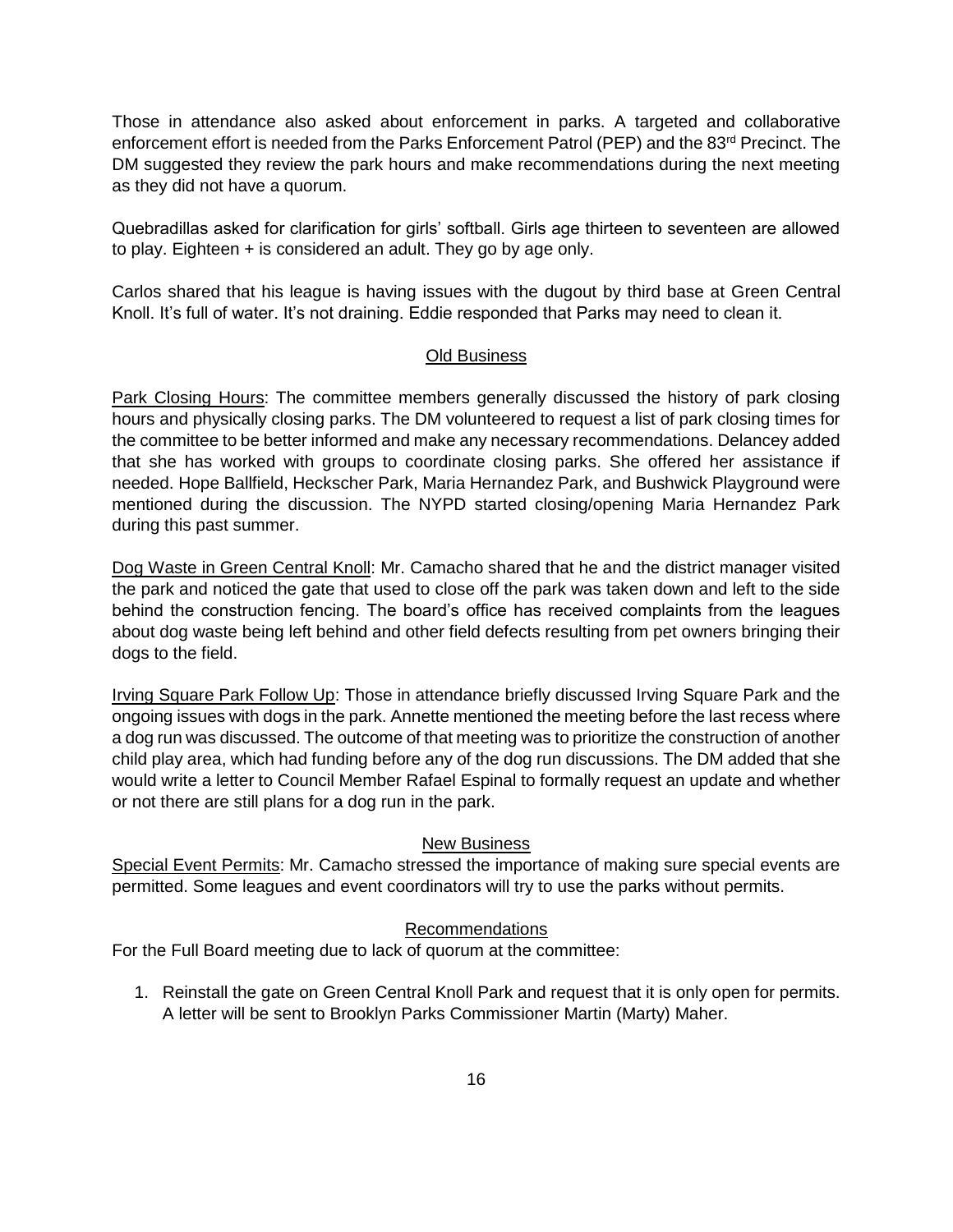The DM asked for a motion to adjourn. Barbara Jackson made a motion. Annette Spellen seconded the motion. Meeting Adjourned: 7:06pm

Chairperson Camacho stated that the recommendation is needed because the bathroom is on Knoll Street, the baseball field is for the kids to use, and people are using it as a dog run and a dog park. So now the kids are stepping all in dog poop, the gate is not closed and the kids are using the park. Also the school is using the park. So the gate is needed so that the park can be used the way it supposed to be used.

Mr. Austen Martinez stated that we do not have a field for high school students. If the room is available it should be converted to a 15/90.

Camacho: The Park is for 10 and under. A letter must be sent to the Parks Dept. and the board must approve it, because now when you create high school parks you are going to have everyone bidding for the park.

Martinez: They are already there.

Camacho: Yes, they are there, however they do not have permits to play there. They do not have insurance and that is a problem.

**Public Safety Committee (PSC**), Ms. Barbara Smith, Committee Chairperson

Meeting Held: Tuesday, October 2, 2018, 1420 Bushwick Avenue, Suite 370, Brooklyn, New York 11207-1422, 6PM

Members in Attendance: Mr. Jerry Valentin, PSC Vice Chairperson, Ms. Elvena Davis, Mr. Freddy Fowler and Ms. Melissa Carrera

Others in Attendance: District Manager Celeste Leon, Charles Kaim – 428 Troutman Street, Andrew Eisele, Monika Hudgins, Alexander B. Victor – 419 Eldert Street, Ralph Dorcemus, Chastity Guzman – 1459 Bushwick Ave, Olivia Hu, Skyler Isler – 1157 Myrtle Ave, Sergio – 1387 DeKalb Ave, Quiara Guerra, Raphael Nunez – Residents in Opposition to 419 Eldert Street's application, Randy D. Medrano, Jamie Wiseman – CB4 board member, Bill Reda – NYC 311, Adriano Lozano, Louis Nicastro – Support for 1459 Bushwick Ave Members Excused: Robert Camacho, CB4 Chairperson; Mary McClellan, Barbara Smith, Gladys

Puglla and Annette Spellen Members not in Attendance: Rev. Grace Aytes, Cirilo Nunez, and Vernedeaner Shell

### **Overview**

### **1) NYS Liquor License Application review:**

1. The Brown Note LLC – 419 Eldert Street, Brooklyn, NY 11237- New Liquor, Wine, Beer & Cider License in an Event Space, Performance Venue, and Nightlife Establishment. Committee Recommendation: Approve with stipulations. 1) No sales of alcohol beyond 12

midnight on Sunday. 2) Consent to a DEP Sound Pressure Level test coordinated by the CB office. 3) Outreach to Queens Community Board 5 and other nearby residents.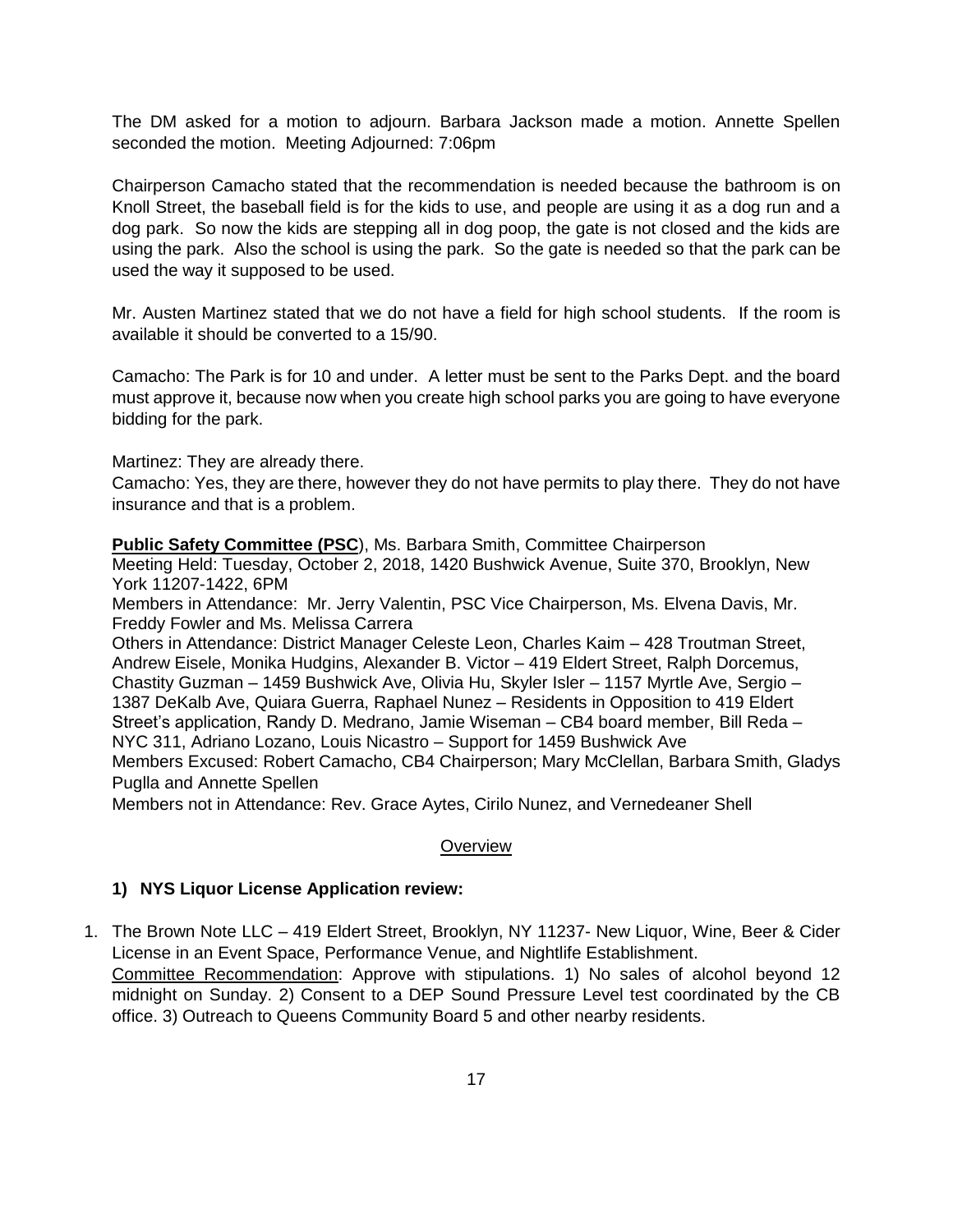- 2. TYP LLC 1157 Myrtle Avenue AKA 10 Jefferson Street, Brooklyn, NY 11206 New Liquor, Wine, Beer & Cider License in a Bar/Tavern. Committee Recommendation: Approve with no sales of alcohol beyond 12 midnight on Sunday.
- 3. Bushwick Hall of Music 428 Troutman Street, Brooklyn, NY 11237- New Liquor, Wine, Beer & Cider License in a Bar/Tavern. Committee Recommendation: Approve with no sales of alcohol beyond 12 midnight on Sunday.
- 4. Mi Cholulita Bella Restaurant Inc. 1386 DeKalb Avenue, Brooklyn, NY 11221 New Beer & Cider License in a Restaurant. Hours of Operation: 12pm to 12am seven days a week. Committee Recommendation: Approve with no sales of alcohol beyond 12 midnight on Sunday.
- 5. Tre Jolie Café Corp 1459 Bushwick Avenue, Brooklyn, NY 11207- New Liquor, Wine, Beer & Cider License in a Restaurant. Committee Recommendation: Approve with no sales of alcohol beyond 12 midnight on Sunday.

# **2) Bill Reda, Communications Director, NYC311** – Presenting an NYC311 Overview.

-NYC 311 provides the public with quick, easy access to all NYC government services and information.

-New Yorkers can connect with 311 via online, by text, phone or social media.

-The agency works continuously to make government services more accessible to non-English speakers, with 311 Online available in more than 50 languages.

311 is 15 years old. In 2017 they had 40 million contacts. They have 350 staff. They have a relationship with city agencies. 311 works with the Department of Information Technology and Telecommunications (DOITT). Soon they will have a new CRM software integrated with other agency legacy systems. There will be a pilot with a handful of community boards once it's launched. NYC311 is the largest, although not the first 311 created in the U.S. Baltimore created 311 first to offload 911 calls.

# **Discussion**

428 Troutman Street: The owner shared that the Bushwick Hall of Music is a mom and pop business, a small music venue, planning to play Latin music and other performances. They agreed to the stipulation of no liquor sales past midnight on Sunday.

419 Eldert Street: The owners have worked on international tours and nightclubs. Their focus is event production. It is a fully four point sound system; what you don't hear. The venue is a space for events. They also plan to work with schools on music production. They have added soundproofing, including Green Glue. They had complaints from nearby residents and met with the 83<sup>rd</sup> Precinct Community Affairs to try and resolve them.

Quiara, a resident from 1008 Eldert Street shared a petition in opposition to the establishment. She informed those in attendance that whenever events occur her walls shake, causing thing to fall off. They have multiple complaints, including an event where individuals were wearing masks and liquor being consumed without a license.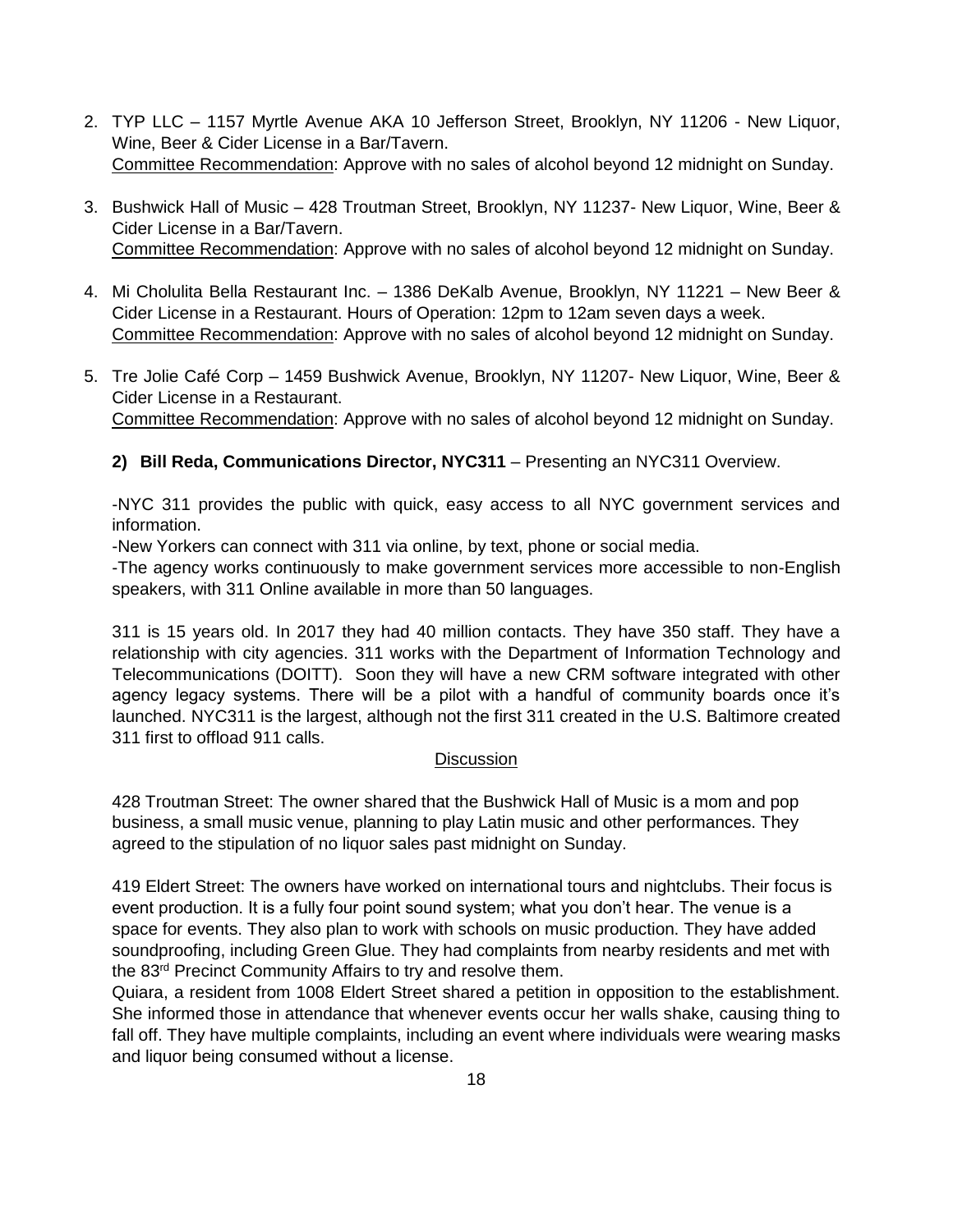Randy, another neighbor, shared that his daughter's room is on the side of the venue. She is 14 months old and wakes up easily. He noted they haven't held any parties lately. Residents in opposition live in 1008 Wyckoff Ave, 1006 Wyckoff Ave, 1018 Wyckoff Ave, and 1004 Wyckoff Ave.

1459 Bushwick Ave: The owners shared that the business started as a deli. They plan to turn the deli into a café/bar. It is a space where different people can come together. Adriano Lozano and Louis Nicastro spoke in support of the business. They expressed praise for the owner's job at building community and getting to know their customers.

1157 Myrtle Ave AKA 10 Jefferson Street: Olivia has worked as the manager of the bar/café, Sunrise Sunset on Central Ave, for four years. Skyler sought out a business venture with her. They have already invested in soundproofing. Skyler has opened two other bars, Alphaville and Alaska Bar. The new building is concrete.

1386 DeKalb Avenue: A representative shared that they run a small Mexican restaurant and are applying for a Beer and Cider License. Their hours are from 12pm to 12am seven days a week.

NYC 311: Freddy Fowler asked about how does 311 handle cars without plates. Bill responded that Sanitation will respond.

Jerry Valentin asked about the waiting period for different complaints. Bill responded that it varies depending on the situation/complaint.

Elvena Davis asked about a dangerous tree situation. Bill shared that calls specifying an emergency will be referred to 911. In Elvena's situation the board's office could contact him to make sure it was routed properly.

### Old/New Business

The District Manager asked for the committee members thoughts on a suggestion to hold a special committee meeting for NYS Liquor License applicants during the day. The meeting would help process the high volume of applications in a timely manner without taking time away from the regular committee meeting. Those in attendance agreed the earlier NYSLA specific meeting would be helpful.

The DM asked for a motion to adjourn the meeting. Jerry Valentin made a motion to adjourn. Freddy Fowler seconded the motion. All were in favor. Meeting Adjourned: 7:51pm

**Youth and Education Committee (YEC**), Ms. Virgie Jones, Committee Chairperson Meeting Held: Monday, September 24, 2018, 420 Bushwick Avenue, Suite 370, Brooklyn, NY 11207-1422

Committee Members Attended: Ms. Virgie Jones, Acire Polight, YEC Vice Chairperson; Christopher Graham, Gardea Caphart, Michelle Hilliard, Joshua Brown

Others in Attendance: Mr. Robert Camacho, CB4 Chairperson; Ms. Celestina Leon, CB4 District Manager, Kirk Francis and Marissa Williams, CUNY Fatherhood Academy, Martha Bayona, CEC 32 President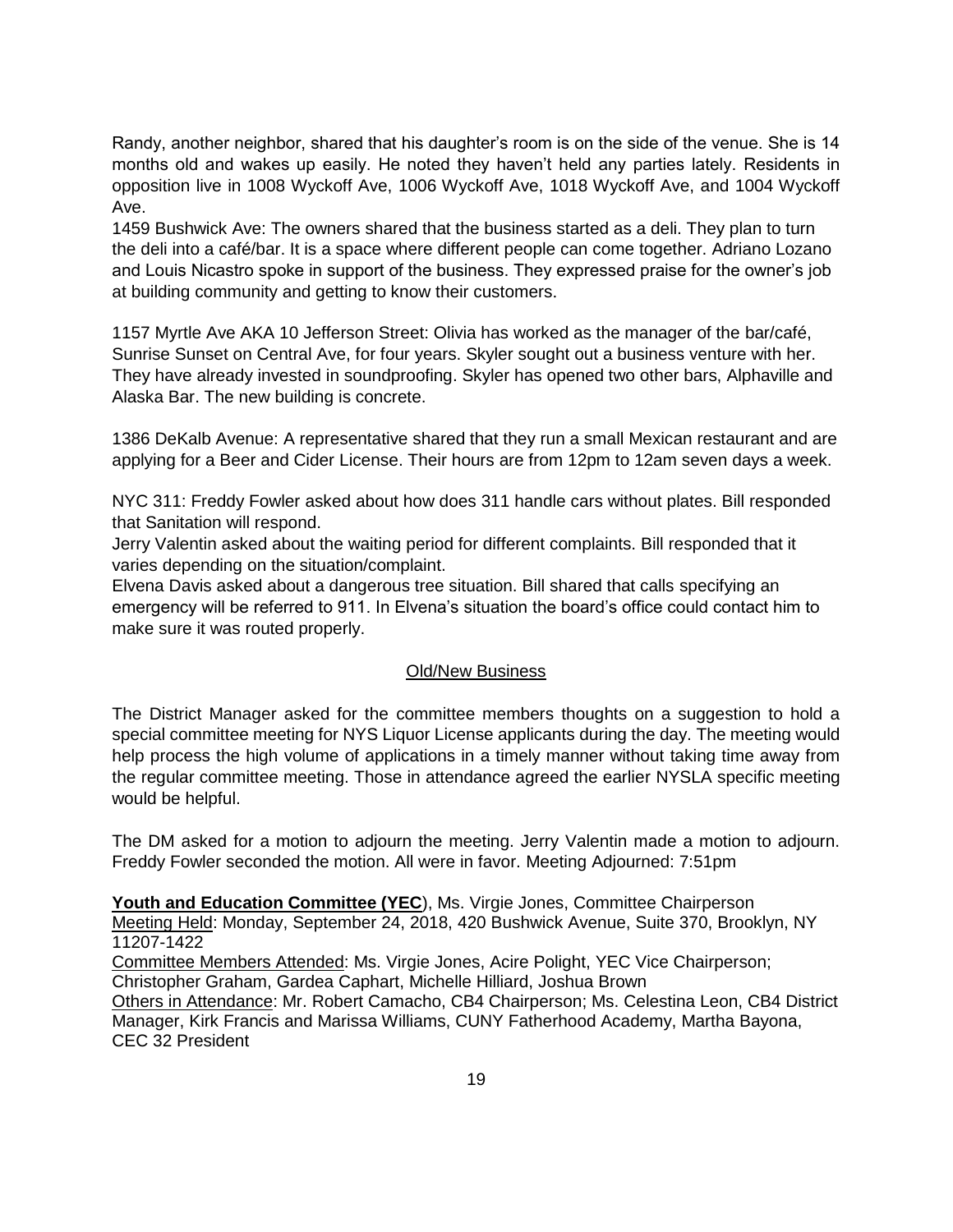Members not in Attendance: Ms. Denise Reyna-Dolin, Sharline Moore & Eva Rodriguez Items Discussed:

1) Kirk Francis, Director of CUNY Fatherhood Academy (CFA): Presenting on the Fatherhood Academy out of Kingsborough. CUNY Fatherhood Academy (CFA) is a free, 16-week high school equivalency and college prep program for resident New York City fathers, ages 18 to 30. CFA promotes responsible parenting, college readiness, and work among unemployed and underemployed fathers. The CFA program at Kingsborough is an essential program for young fathers, assuring that the young men remain engaged and connected to their children and family while a number of them choose to take advantage of the educational opportunities available to them. CFA recognize the importance of healing and strengthening the quality of relationship between father and child, as this is an essential factor in the child's development of self-worth, trust and resiliency. The program engages fathers to expand their capacity to provide attention, caring and material wellbeing to their offspring. The program offers academic support, mentorship, counseling and workshops focused on communication, conflict resolution, and vocational exploration and parenting skills.

The program started 6 years ago.

Eligible Population: Must be a current or expecting biological father. A Resident of New York City. Age range: 18-30 years of age

The program is on a first come first serve basis for 30 candidates per cohort, 2 cohorts per year. 16 week program (3 days a week, Tuesday-Thursday). The cost is FREE.

For more information contact the program director, Mr. Kirk Francis at 718-368-4916, [kirk.francis@kbcc.cuny.edu](mailto:kirk.francis@kbcc.cuny.edu)

The program Assistant, Ms. Genesis Reyes, 718-368-6784, [genesis.reyes@kbcc.cuny.edu](mailto:genesis.reyes@kbcc.cuny.edu) OR Ms. Marrissa Williams, Outreach & Recruitment, 718-368-6784

### Old Business:

The Campaign for Fiscal Equity: Funds from the State are still owed to Bushwick schools. The DM referenced a related Make the Road Campaign that was organized before her time at the board. She offered to follow up for a general update.

### New Business

3 Charter School Petitions: Martha shared that there are three petitions for this year. Letters were sent to public schools 562, 383, and 376. Achievement first is trying to expand. SUNY will respond in November.

The committee members engaged in a brief discussion about the communication protocol for these notices. The public schools rely on notices from the DOE/SUNY. There isn't always communication with the charter schools.

Mr. Camacho commented that the charter schools are moving in because the schools are underenrolled.

Virgie asked for Ms. Bayona to address the question about the number/state of middle schools. 62% of students attend charter schools. District 14, 16 students also attend schools in Bushwick.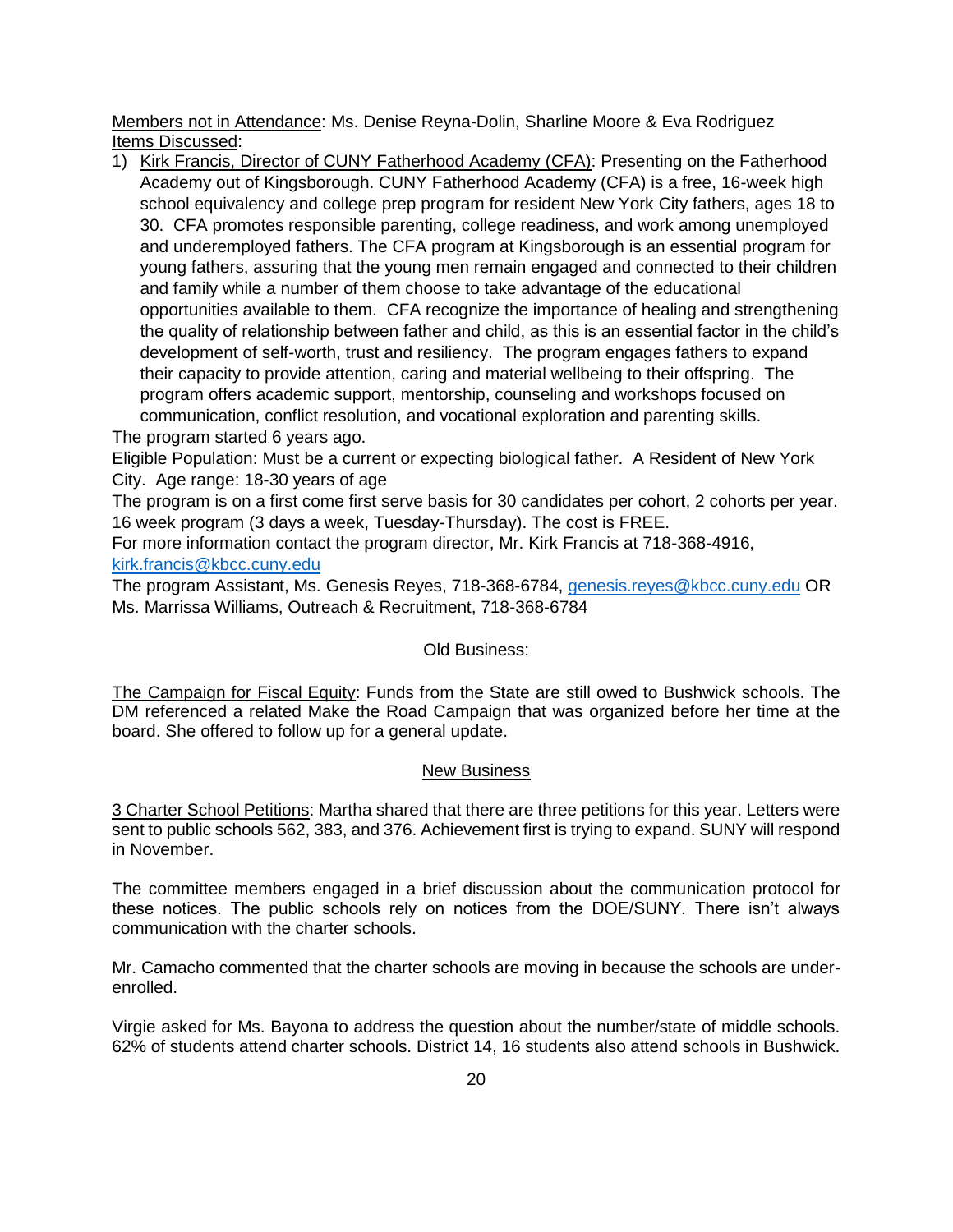Funding Elementary After-School Programs: Martha asked the committee to recommend/request funding for elementary after-school programs. Parents have to choose between public schools with an early dismissal (after-school not guaranteed) and charter schools that provide afterschool/extra-curricular activities.

NYC DOE FY20 Budget Consultation Agenda and Responses: the DM shared that DOE would be attending the budget consultation for the first time ever, as the State typically controls education and the DOE is not mandated by charter to participate. The DM along with the DM from BK CB5 are co-moderating the agenda. The DOE did not provide responses before the meeting however, the DM will follow up with the committee during the next meeting. A discussion about the agenda items ensued.

YPLAN: The DM shared that she had been in communication with the coordinator for YPLAN projects in Bushwick. Thus far they have partnered agencies, elected officials, and organizations to youth from EBC High School, Bushwick Campus High School, and Bushwick Leaders. The DM proposed a project she previously discussed with Mr. Camacho and Virgie Jones. The YEC would work with students from the Academy of Urban Planning and Engineering to answer the questions about how the board can support youth involvement in the community. Secondary questions aim to identify the interests of youth.

#### **Announcements**

Martha Bayona announced the upcoming Chancellor's town hall on Monday, October  $1<sup>st</sup>$  at 6pm in IS 291. She also shared that their district planning meeting will be in December; the date is TBA.

The District Manager asked for a motion to adjourn the meeting. Robert Camacho made a motion to adjourn. The motion was seconded by Acire Polight. All were in favor. Meeting Adjourned: 7:34pm

The District Manager invited Julie Salazar to say a few words.

Julie Salazar is the new incoming State Senator. Ms. Salazar encourage everyone to vote November 6. She is fighting for tenants and rent laws. She stated that she is looking forward in working with everyone.

### **Recommendations:**

1) PRC – To reinstall the gate on Green Central Knoll Park and request that it is only open for permits. A letter will be sent to Brooklyn Parks Commissioner Martin (Marty) Maher A blanket vote was taken. All board members were in favor. Motion moved.

2) EPTS - Request the 83<sup>rd</sup> Precinct provide information about current enforcement

measures for cyclists not following traffic law and increase enforcement. Motion was made by Raul Rubio and second by Austen Martinez. All board members present were in favor. Motion moved.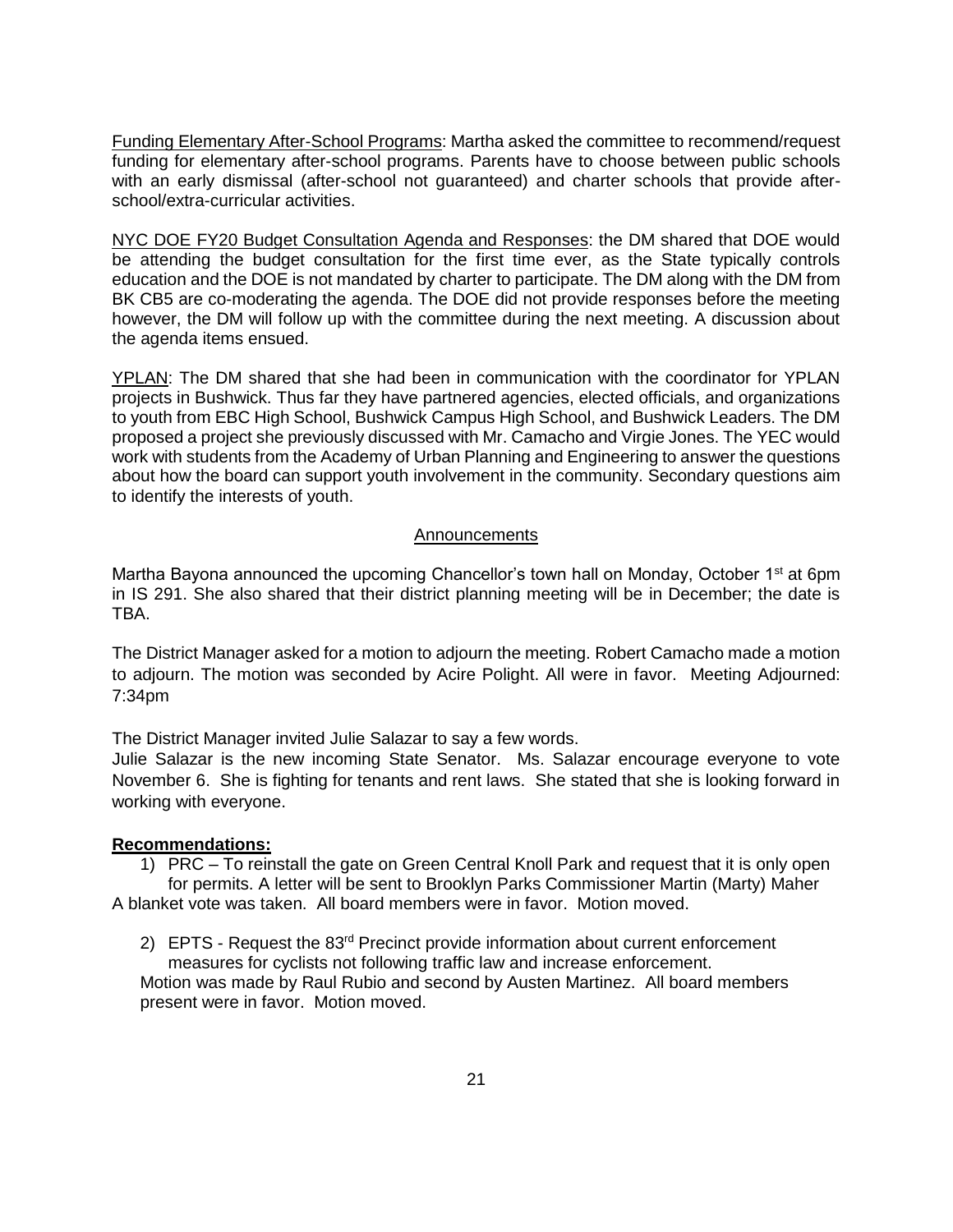3) PSC – Items 2 -4 / Blanket vote taken: Motion to approve items 2-4 in the PSC report, approved with no sales of alcohol beyond 12 midnight on Sundays. All board members present were in favor. Motion moved.

Item #5: 1459 Bushwick Avenue – This establishment is still a corner store. Recommendation to hold made by Ms. Barbara Smith and second by Mr. Eliseo Ruiz. All members present were in favor.

Item #1: 419 Eldert Street – Committee Recommended approval with stipulations. A roll call vote was taken. Stipulations are:

- a) No sales of alcohol beyond 12 midnight on Sunday.
- b) Consent to a DEP Sound Pressure Level test coordinated by the CB's office.
- c) Outreach to Queens Community Board #5 and other nearby residents. 6 Members Abstain, 22 Voted No, 6 Voted Yes

Motion not passed.

## **Old Business:**

Joshua Brown – Attended a marijuana forum

## **Announcements:**

Make Change Happen!

Need a Job? Help to feed…Help to serve the community…Looking for bell ringers to ring in Christmas for the benefit of the Bushwick Community.

1151 Bushwick Avenue, Brooklyn, New York, 11221

For more information please contact Lt. Shakai Drigo at 718-455-4102 ext. 101; Cell: 347-886- 4733

Thrive NYC: Mental Health First Aid – A Free Certification Course

Learn to help someone who might be suffering right in front of you. Every year, 1 in 5 people will deal with a Mental Health issue. So even if you do not think so, you know someone that you could help.

DeKalb Public Library, 790 Bushwick Avenue, Auditorium

Youth Certification: Thursday October 18, 10am to 5:30pm. For people who want to understand mental health issues for youth 12-18 years old.

Adult Certification: Tuesday, November 27, 10am to 5:30pm. Learn to identify and understand mental health issues in adults, and how to help.

Register online at [https://bpl\\_dekalb.timetap.com](https://bpl_dekalb.timetap.com/)

Mental Health First Aid is a FREE 8 hour course that will help you to:

- Identify signs and symptoms of anxiety, depression and other mental illnesses
- Learn how to respond if you see these signs in youth, friends and loved ones
- Connect persons to appropriate professional, peer, social and self-help care
- Improve your résumé.

All participants receive a 3-year certification in Mental Health First Aid! For more information, or to sign up for other MHFA courses, please visit [www.nyc.gov/mhfa](http://www.nyc.gov/mhfa)

Thrive NYC Mental Health First Aid – A FREE Certification Course Bushwick Public Library, 340 Bushwick Avenue, Brooklyn, NY 11206 Youth Certification: Wednesday November 14, 11am to 7pm Adult Certification: Monday, December 10, 10am to 6pm.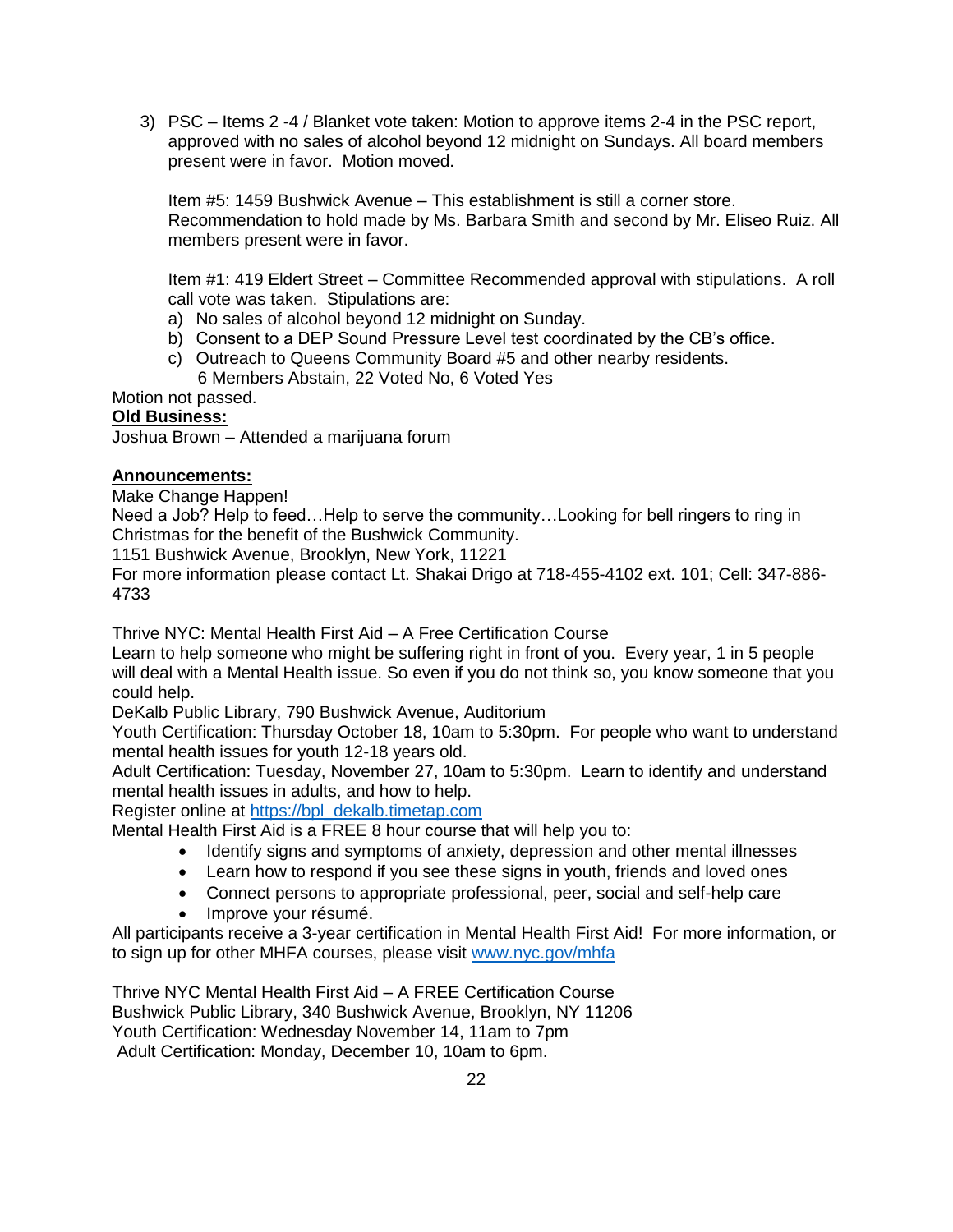Register online at [https://bpl\\_bushwick.timetap.com](https://bpl_bushwick.timetap.com/)

Kings County District Attorney Eric Gonzalez: Second Annual Symposium Campus Sexual Assault / Intimate Partner Violence November 7, 2018, 10am – 4:30pm. Location: St. Francis College, 180 Remsen Street, Brooklyn, NY Presented by: Campus Sexual Assault Response Initiative /Brooklyn Sexual Assault Task Force For more information, email: [bsatf@brooklynda.org](mailto:bsatf@brooklynda.org)

Bushwick Food Cooperative welcomes you to: Fall Bash Community, Live Music, Drinks, Taos and Raffles, Saturday, November 10, 4pm to 9pm. Mayday Space, 176 St. Nicholas Avenue. Suggested Donation \$5

Brooklyn Neighborhood Services: Housing Forum, Saturday, October 20<sup>th</sup>, 2018, 10am to 4pm, 1012 Gates Avenue, 1<sup>st</sup> floor, Brooklyn, NY 11221

Featuring: First-Time Home Buying Seminar, Intro to Home Maintenance Training, Money Management 101, In-person Mortgage-readiness review & avoiding & handling foreclosure. For more information, contact: Brooklyn Neighborhood Services at 718-919-2100 – [www.bnscdc.org](http://www.bnscdc.org/)

Brooklyn Public Library:

Science Baby! STEM Explorations and Stories for Children 0-3

Science Baby is a creative science program for 0-3 year olds led by teaching artist Emma Gordon. The heart of Science Baby is exploring the wonder of science through story, repetition and play. Exploring gravity, motion, magnets, chemical reactions, light water, bubbles, sound and more!!!

Washington Irving Library /360 Irving Avenue / 718-628-8378 Wednesday at 10:30am: October 25; November 1, 8, 15, & 29; December 6

DeKalb Library/ 790 Bushwick Avenue/ 718-455-3898: Thursday at 11AM: October 24, & 31; November 7, 14 & 21

Join us at the library for this special 8-week series for babies and toddlers exploring STEM: Science, Technology, Engineering and Math!

Ready, Set, Kindergarten!!! Have fun at the library and help your child get ready for school. For children ages 3-5 and their caregivers.

Saturdays: October 20, 27, & November 3, 10 & 17 at 11:00AM Washington Irving Library, 360 Irving Avenue

Saratoga Library, 8 Thomas S Boyland Street

Brooklyn Navy Yard: Are hiring Security Officers

Position Requires: 8 hour security certification, 16 hour security certification, NYS security license, NY State Driver's license (considered if willing to attain within 60 days of employment) Position Detains: \$13 hourly rate (annual increases), full time, great benefits, union status after 90 days of employment

Qualified applicants please call or send an email to be scheduled for an interview, 718-907- 5996, [recruit@bnydc.org](mailto:recruit@bnydc.org)